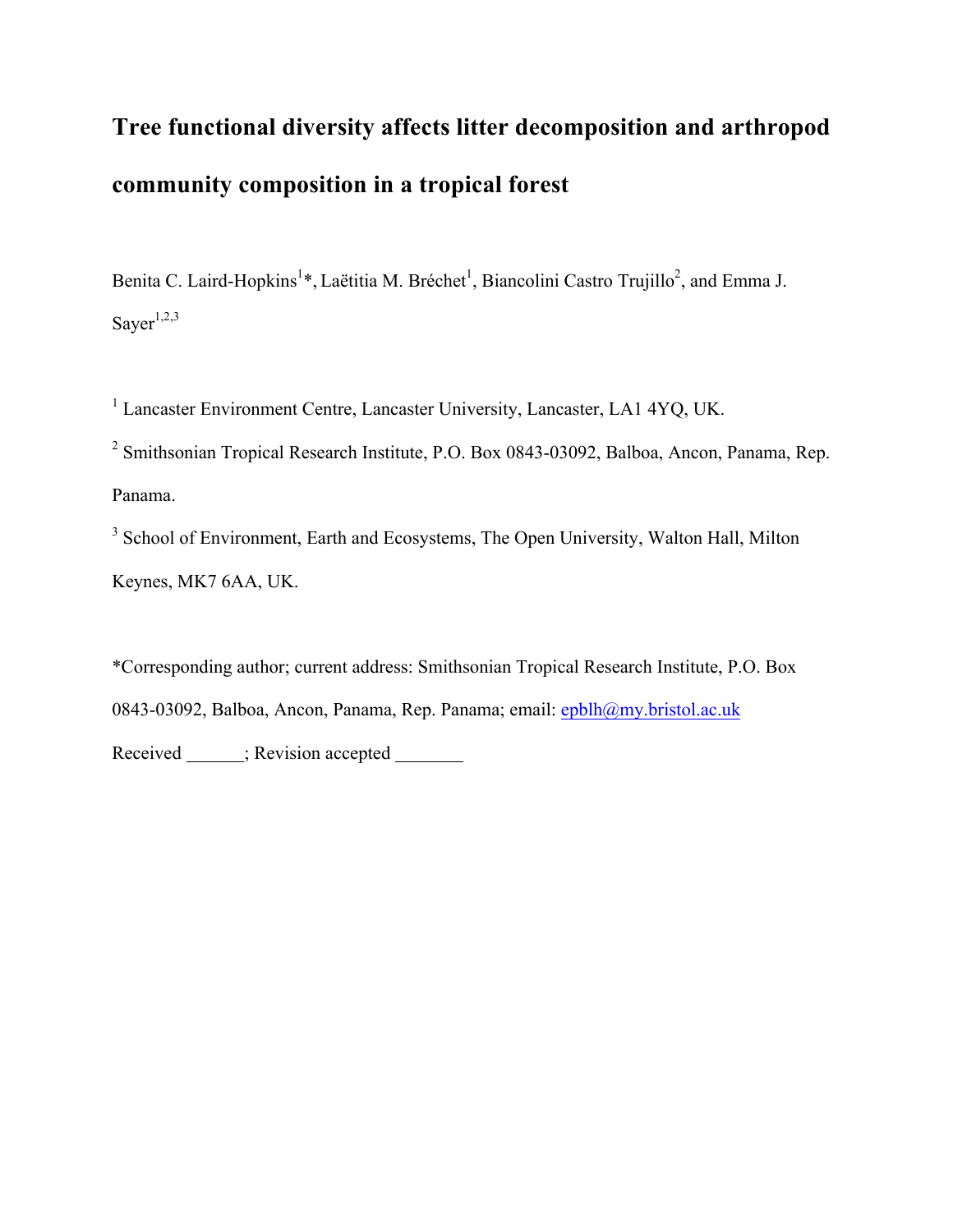# **ABSTRACT**

 Disturbance can alter tree species and functional diversity in tropical forests, which in turn could affect carbon and nutrient cycling via the decomposition of plant litter. However, the influence of tropical tree diversity on forest floor organisms and the processes they mediate are far from clear. We investigated the influence of different litter mixtures on arthropod communities and decomposition processes in a 60-year old lowland tropical forest in Panama, Central America. We used litter mixtures representing pioneer and old-growth tree species in experimental mesocosms to assess the links between litter types, decomposition rates, and litter arthropod communities. Overall, pioneer species litter decomposed most rapidly and old-growth species litter decomposed the slowest but there were clear non-additive effects of litter mixtures containing both functional groups. We observed distinct arthropod communities in different litter mixtures at six months, with greater arthropod diversity and abundance in litter from old-growth forest species. By comparing the decay of different litter mixtures in mesocosms and conventional litterbags, we demonstrated that our mesocosms represent an effective approach to link studies of litter decomposition and arthropod communities. Our results indicate that changes in the functional diversity of litter could have wider implications for arthropod communities and ecosystem functioning in tropical forests.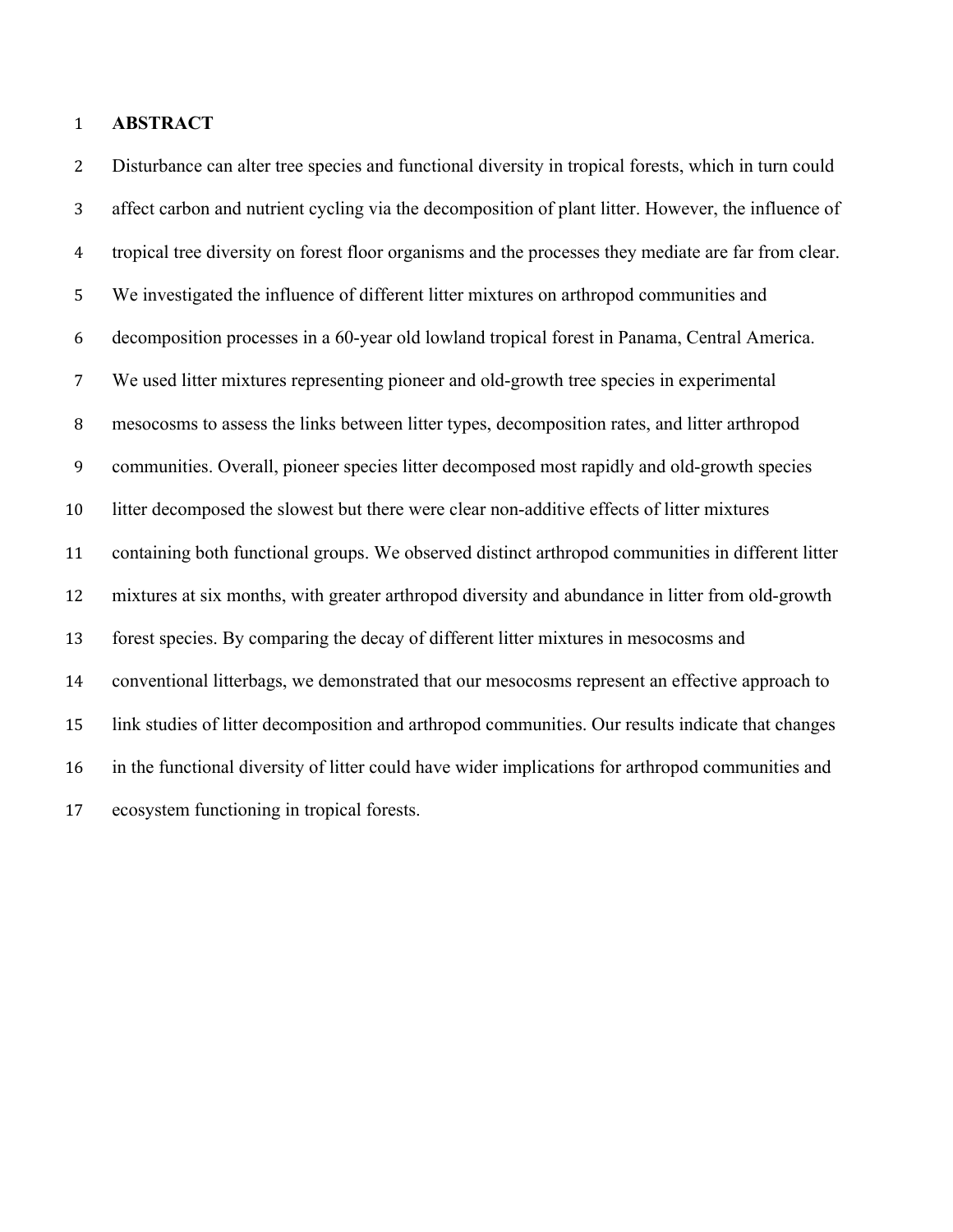- **Keywords:** soil fauna; pioneer; old-growth; Panama; carbon dynamics; mesocosm; non-additive
- effects.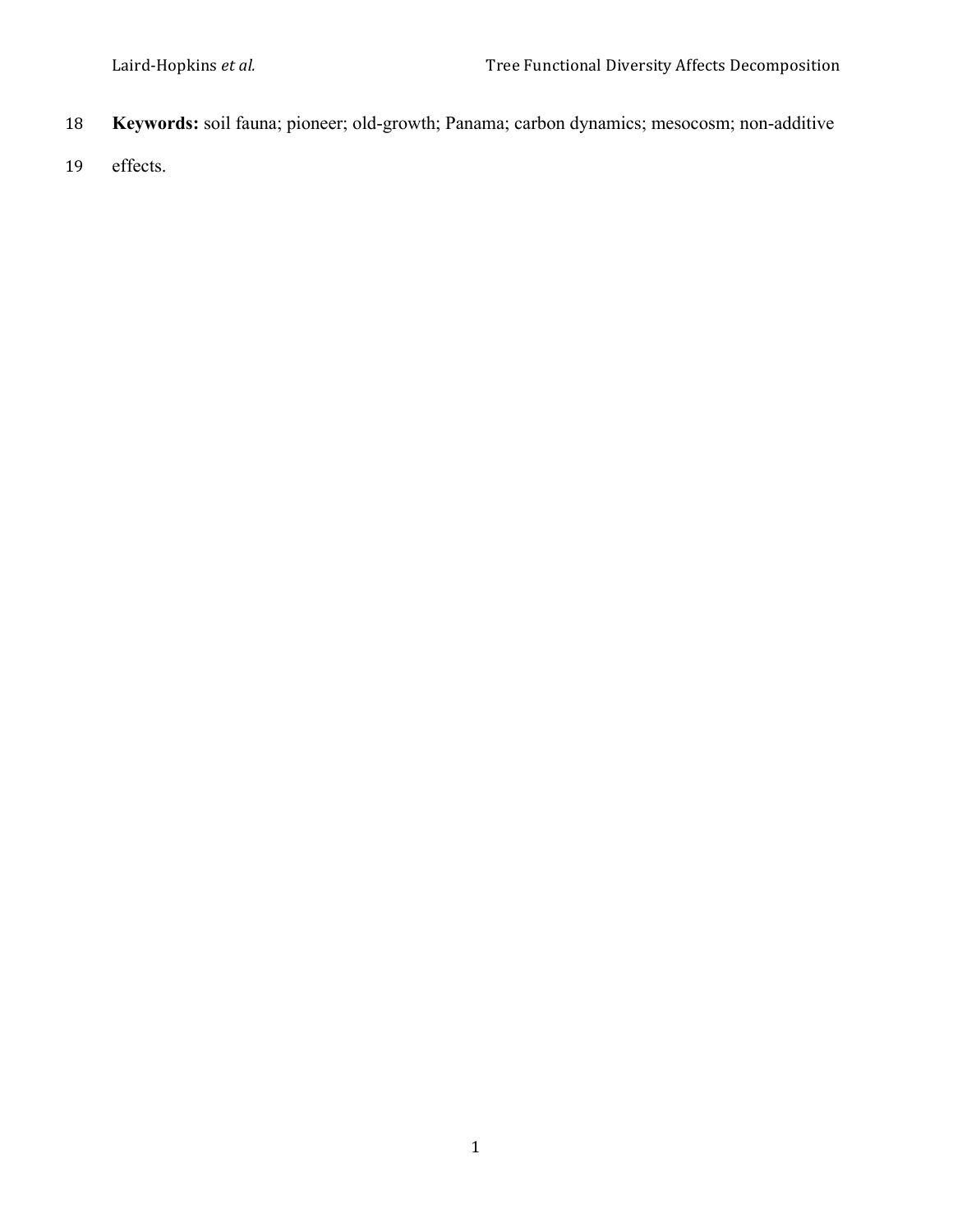| 20 | THE DECOMPOSITION OF PLANT MATERIAL IS CENTRAL TO ECOSYSTEM FUNCTIONING because it                |
|----|---------------------------------------------------------------------------------------------------|
| 21 | underpins the cycling of carbon and nutrients (Swift et al. 1979, Cadish & Giller 1997), which in |
| 22 | turn influences plant growth and carbon storage (Wardle 2002, Bardgett 2005). Much research       |
| 23 | has focused on understanding the interactions between plants and soil microbial communities, as   |
| 24 | these will be key to determining the effect of anthropogenic change on ecosystem processes        |
| 25 | (Hättenschwiler et al. 2005). However, soil and litter invertebrate communities also play an      |
| 26 | important role in litter decomposition but very little is known about how litter diversity and    |
| 27 | arthropod communities interact during decomposition processes – especially in tropical forests.   |
| 28 | The activity of soil invertebrates indirectly affects the resources available to                  |
| 29 | microorganisms and plants (Giller 1996, De Deyn et al. 2004, Ashford et al. 2013). The            |
| 30 | comminution of leaf litter by soil invertebrates stimulates decomposition by increasing leaching  |
| 31 | and exposing a greater leaf surface area to microbial attack (Ashford et al. 2013). The           |
| 32 | mineralization of organic matter is enhanced by arthropod species richness (Nielsen et al. 2011,  |
| 33 | Ashford et al. 2013) and previous work demonstrates that litter arthropod diversity is related to |
| 34 | the concentrations of specific nutrients (Sayer et al. 2010, Ashford et al. 2013). However,       |
| 35 | interactions between arthropods and litter can be highly species-specific (Hättenschwiler &       |
| 36 | Gasser 2005) and changes in tree species composition or diversity are likely to be accompanied    |
| 37 | by changes in forest floor arthropod communities (Cole et al. 2016).                              |
| 38 | Disturbance could alter decomposition processes via cascading effects of altered tree             |
| 39 | species composition on litter and soil fauna. Disturbed or young secondary forests have high      |
| 40 | abundances of pioneer tree species, which are often characterised by fast growth, lower           |
| 41 | investment in leaf defences and higher foliar nutrient concentrations (Swaine & Whitmore 1988).   |
| 42 | In contrast, undisturbed mature forests are dominated by slow-growing shade-tolerant species      |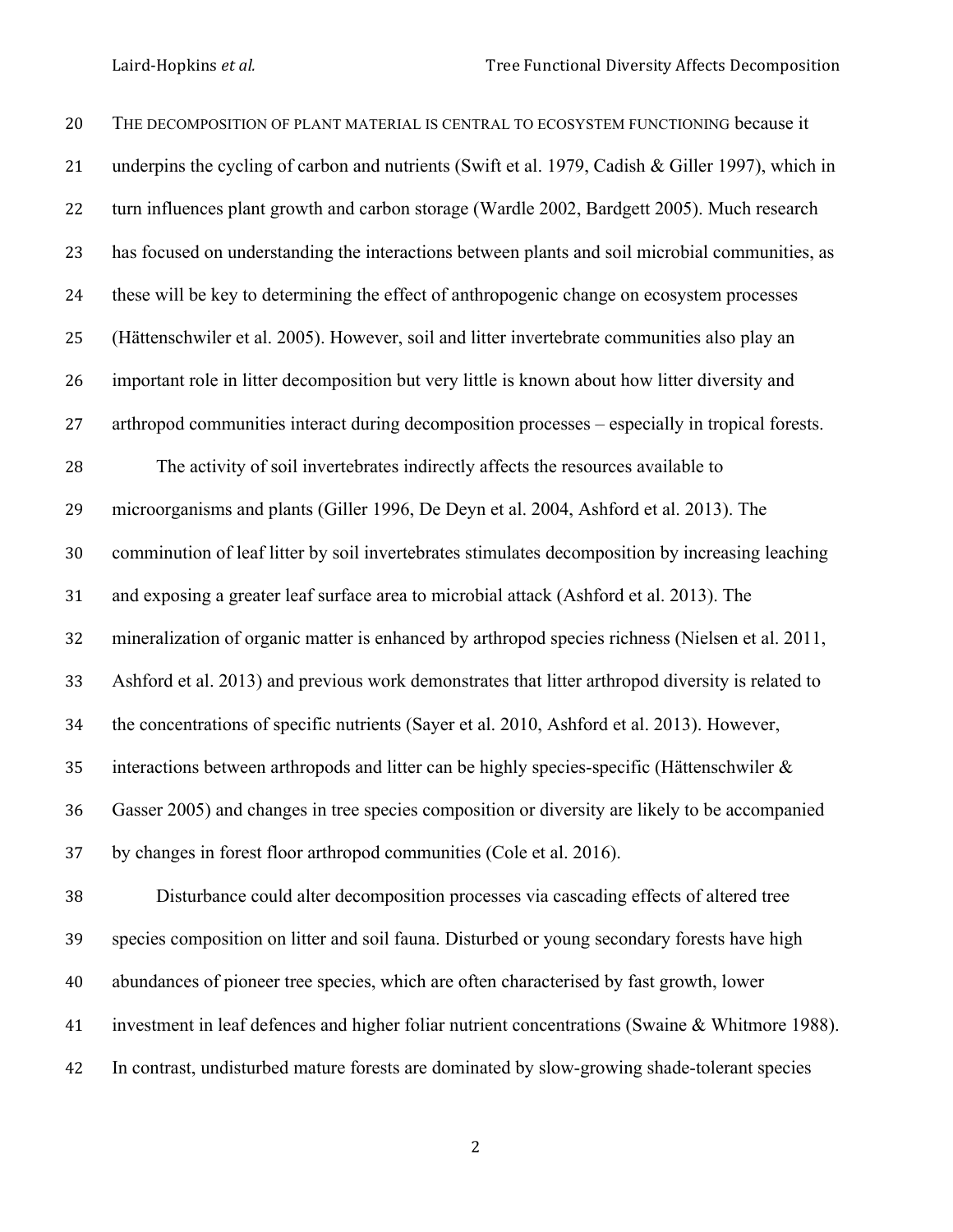that invest a greater proportion of resources in belowground biomass, structural stability or defences against herbivores and pathogens (Swaine & Whitmore 1988, Chazdon et al. 2010). Extensive work on leaf herbivory in 41 tropical forest tree species showed that mature leaves of gap-colonising species were much more palatable than shade-tolerant plants (Coley 1983). Leaf traits related to herbivore defences are directly related to the rates of mass loss during litter decomposition (Cornelissen et al. 1999). Consequently, functional changes in tree species communities after disturbance have the potential to modify forest arthropod community composition (Lavelle et al. 1997) and alter decomposition processes. Given that around 50% of tropical forests worldwide are secondary regrowth or have been modified by human activities, we need to determine how the changes in tree functional diversity during secondary succession affect litter fauna and decomposition rates.

 The rate of litter decomposition is governed by both the physical and chemical traits of leaf litter, which determine the quality of substrate available to decomposer organisms and the available habitat space in the forest floor (Berg et al. 1993, Perez-Harguindeguy et al. 2000). Heterogeneous litter mixtures provide a greater variety of resources and microhabitats, which can increase the diversity of decomposer organisms through niche partitioning (Hansen & Coleman 1998, Hättenschwiler et al. 2005). A number of experiments have demonstrated that litter mixtures decompose at a faster rate than single-species litter (Seastedt 1984, Gartner & Cardon 2004) but the species diversity of the litter does not explain these "non-additive" effects (Hättenschwiler et al. 2011). Decomposers preferentially break down high-quality litter first, resulting in the release of nutrients, particularly nitrogen (Hättenschwiler et al. 2005), which enables the transfer of nutrients to facilitate the decomposition of low-quality litter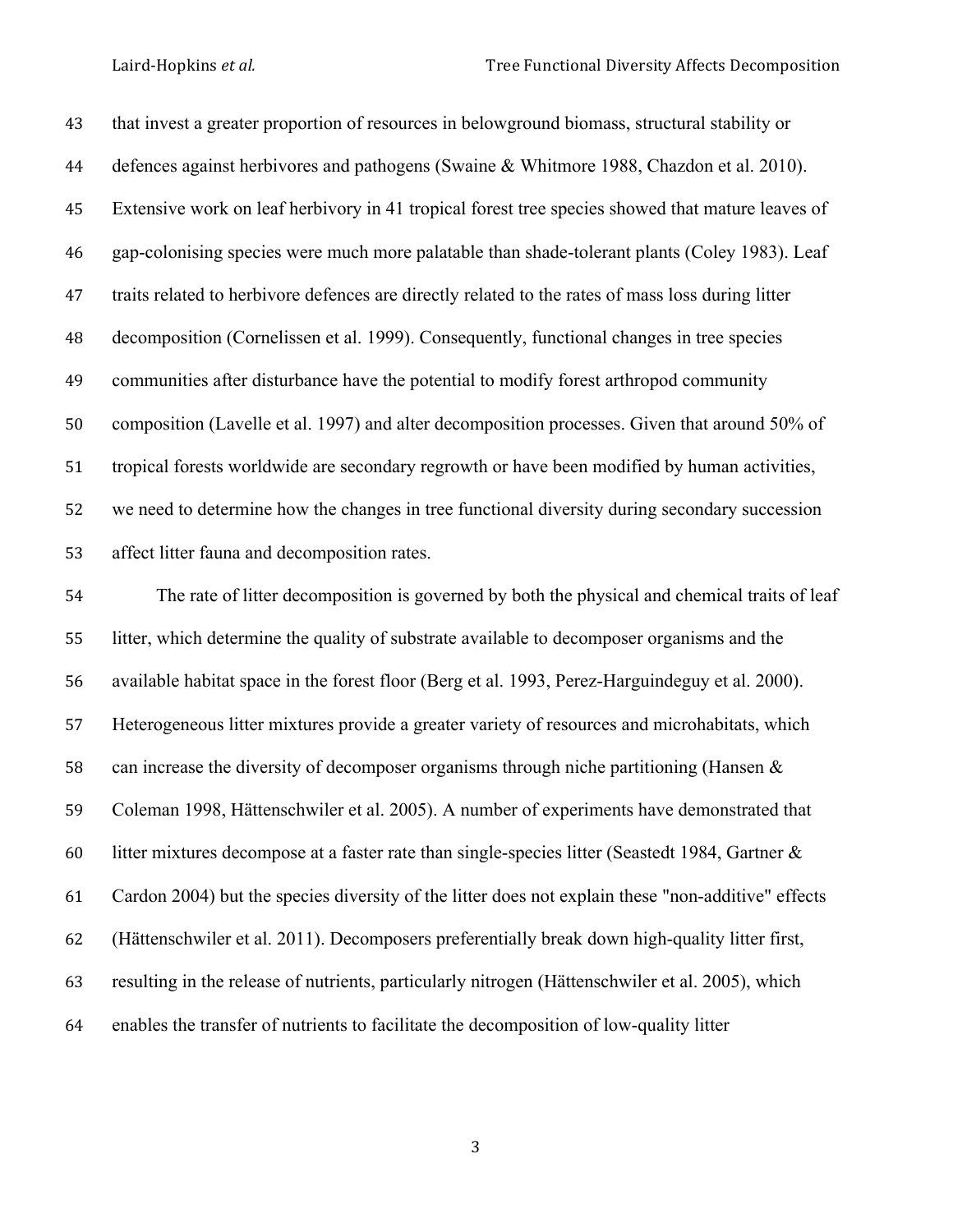| 65     | (Hättenschwiler et al. 2005). Hence, litter functional diversity plays a greater role in          |
|--------|---------------------------------------------------------------------------------------------------|
| 66     | decomposition processes than species diversity per se.                                            |
| 67     | Despite multiple lines of evidence for links between plant traits and invertebrate diversity,     |
| 68     | the role of larger soil arthropods in decomposition processes is often overlooked, partly due to  |
| 69     | methodological artefacts. Many decomposition experiments use mesh litterbags (Hättenschwiler      |
| $70\,$ | et al. 2005), which often exclude macro-arthropods and can create unnatural conditions by         |
| 71     | changing the physical environment (Levings & Windsor 1996, Hättenschwiler et al. 2005).           |
| 72     | Consequently, it is unclear how changes in litter functional types will affect arthropod          |
| 73     | communities and decomposition rates in secondary tropical forests. We aimed to address this       |
| 74     | using a new approach to investigate how differences in broad tree functional groups (pioneer vs.  |
| 75     | old-growth) influence litter decomposition rates and arthropod communities in secondary           |
|        |                                                                                                   |
| 76     | tropical forests.                                                                                 |
| 77     | We used mesocosms to allow access by litter invertebrates during a 6-month                        |
| 78     | decomposition experiment in a semi-deciduous lowland tropical forest in Panama. We compared       |
| 79     | the decomposition rates of litter mixtures from old-growth and pioneer species, and characterised |
| 80     | litter arthropod communities within the mixtures to test the following hypotheses:                |
| 81     | 1. Litter from pioneer tree species represents a higher quality resource and will therefore       |
| 82     | decompose at a faster rate than litter from old-growth forest trees.                              |
| 83     | 2. As a result of functional complementarity, litter mixtures containing both old-growth and      |
| 84     | pioneer species will decompose faster than expected.                                              |
| 85     | 3. Arthropod community composition will differ among litter mixtures with distinct chemical       |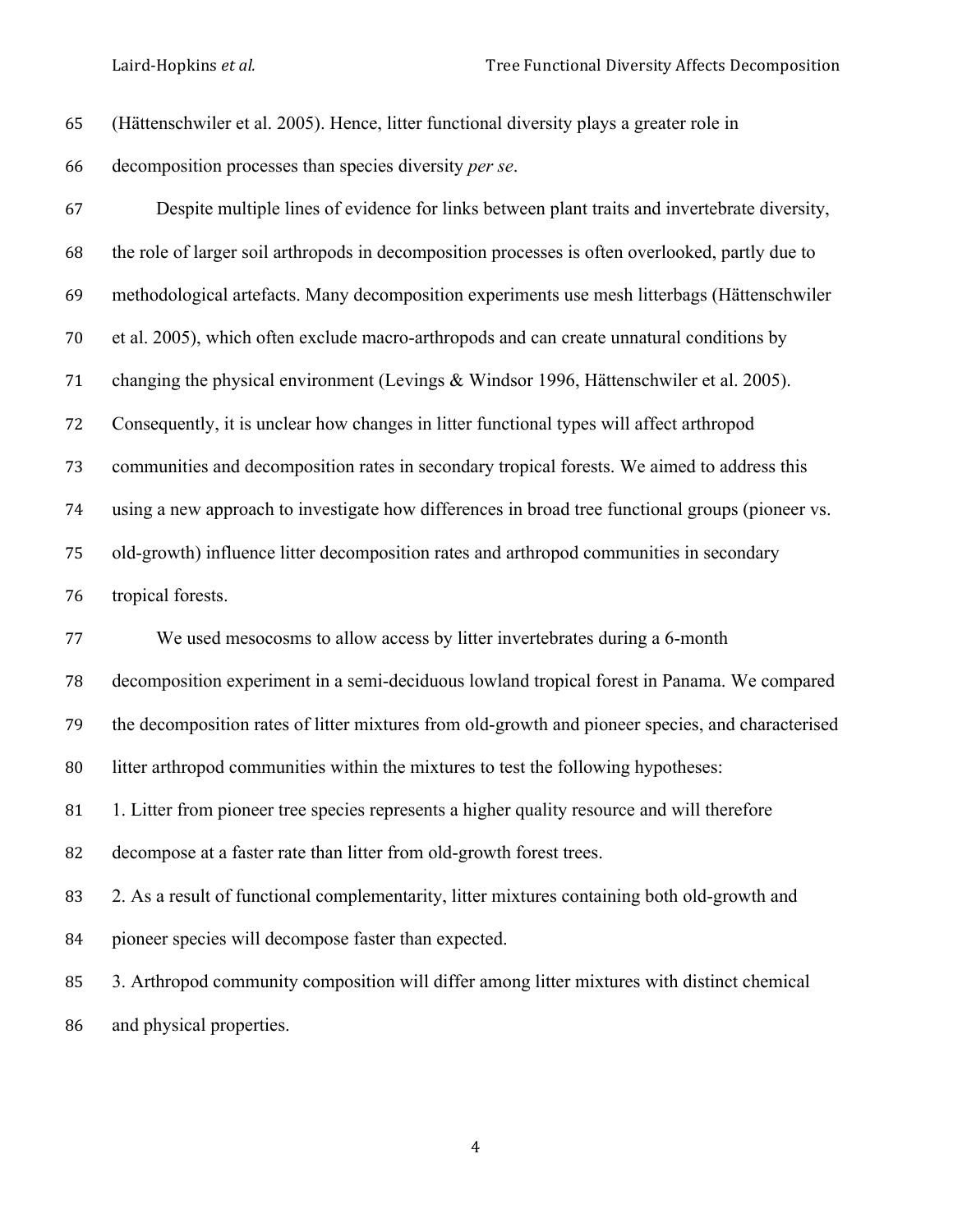87 In addition, we conducted a litterbag experiment using the same litter mixtures to establish 88 whether the patterns of decomposition were comparable between our mesocosm approach and 89 the conventional litterbag method.

90

# 91 **METHODS**

92 STUDY SITE AND LITTER MIXTURES — The study site was in a c. 3200 m<sup>2</sup> area of 60-year old 93 secondary semi-deciduous lowland tropical forest on the Gigante Peninsula within the Barro 94 Colorado Nature Monument, Panama. Tree species composition at the site includes both pioneer 95 and old-growth forest species (Dent et al. 2013). The mean annual temperature on nearby Barro 96 Colorado Island is  $26^{\circ}$ C and the mean annual rainfall is 2600 mm, with a strong dry season from 97 January to April (Leigh 1999). The soil is moderately fertile but has low concentrations of 98 extractable phosphorus (Cavalier 1992, Sayer et al. 2006) and a pH of *c.* 5.5 (Cavalier 1992, Sayer et 99 al. 2006). We started the experiment before the onset of the wet season in April 2015 to capture the 100 end of the dry season and the pulse in decomposition at the start of the wet season (Wieder & 101 Wright 1995). Due to the 2015 El Niño event, the dry season lasted longer than expected and there 102 was no significant rainfall until late June; our experiment therefore spanned three months of 'dry 103 season' and three months of 'wet season'.

 To investigate differences in litter decomposition for broad functional groups of trees, we used litter mixtures containing an equal mass of litter from each of three pioneer species ('pioneer litter') or three old-growth species ('old-growth litter'), and a mixture containing an equal mass of litter from all six species ('mixed litter'; Table 1). All species were common throughout the forest at the study site (Dent et al. 2013). As a control, we used natural mixed- species litter from the study site ('control litter'). Leaf litter for the other three mixtures was collected from up to four different individual trees in the same forest type on Barro Colorado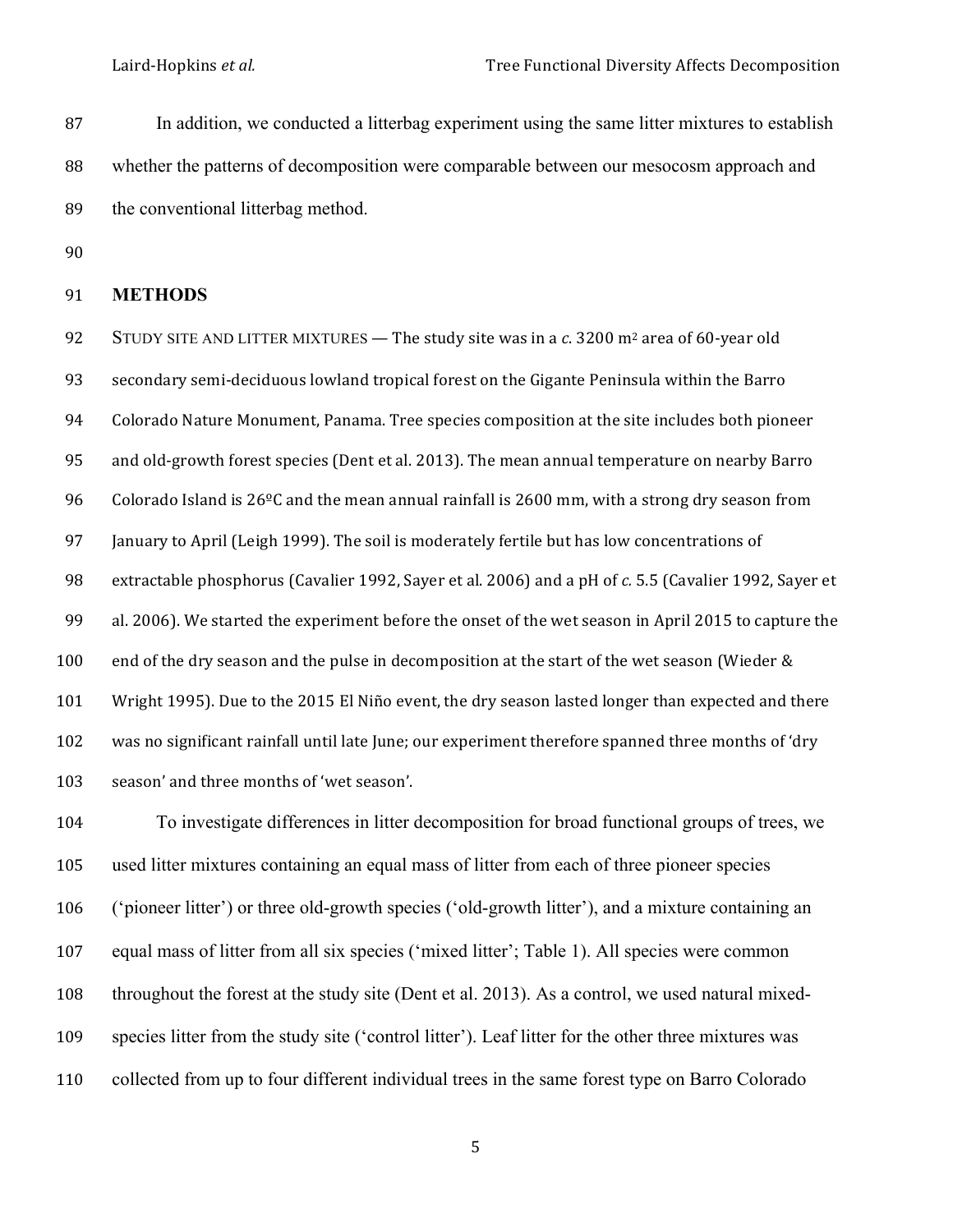| 111 | Island, c. 2-km from the study site. All litter was collected from litter traps within a week of leaf        |
|-----|--------------------------------------------------------------------------------------------------------------|
| 112 | abscission $c$ . one month before the start of the experiment and dried to constant weight at $35^{\circ}$ C |
| 113 | immediately after collection.                                                                                |
| 114 | For all constituent species in the litter mixtures, we measured specific leaf area (SLA)                     |
| 115 | using a leaf area meter (LI-3100C, LiCor Biosciences, Nebraska, USA), and leaf toughness using               |
| 116 | a Pesola spring scale (Pesola AG, Baar, Switzerland), which measures the maximum force                       |
| 117 | needed to punch through leaves with a 1-mm diameter plunger. We measured total foliar                        |
| 118 | concentrations of carbon and nutrients in the litter of each constituent species, the control litter         |
| 119 | and the litter mixtures (Table 2). Elemental analyses were carried out at the Smithsonian                    |
| 120 | Tropical Research Institute in Panama, where total carbon (C) and nitrogen (N) were measured                 |
| 121 | on a CN-analyser (FlashEA 1112, Thermo Fisher Scientific, Massachusetts, USA).                               |
| 122 | Concentrations of foliar phosphorus, potassium, calcium, and magnesium were measured by                      |
| 123 | spectrometry (Optima 7300 DV, PerkinEla Inc., Massachusetts, USA).                                           |
| 124 |                                                                                                              |
| 125 | MESOCOSM EXPERIMENTS — To test our hypotheses about the decomposition of different litter                    |
| 126 | mixtures, we installed 16 mesocosms in each of five replicate blocks (80 mesocosms in total).                |
| 127 | We applied the four different litter mixtures (Table 1) to the mesocosms. Within each replicate              |
| 128 | block, there were four sets of mesocosms for each mixture to allow destructive sampling of two               |
| 129 | sets after three months; the remaining sets were harvested after six months.                                 |
| 130 | The mesocosms consisted of plastic tubes (20-cm diameter; 12-cm height) with four 5-cm                       |
| 131 | diameter holes drilled into the side at equal intervals to allow access by arthropods (Figure 1).            |
| 132 | The mesocosms were inserted into the soil to $c$ . 2-cm depth so that the access holes for                   |
| 133 | arthropods were at ground level. Leaf litter from inside the mesocosms was removed and the soil              |
| 134 | gently cleared of debris. A pre-weighed 19-cm diameter mesh disc was placed on the soil surface              |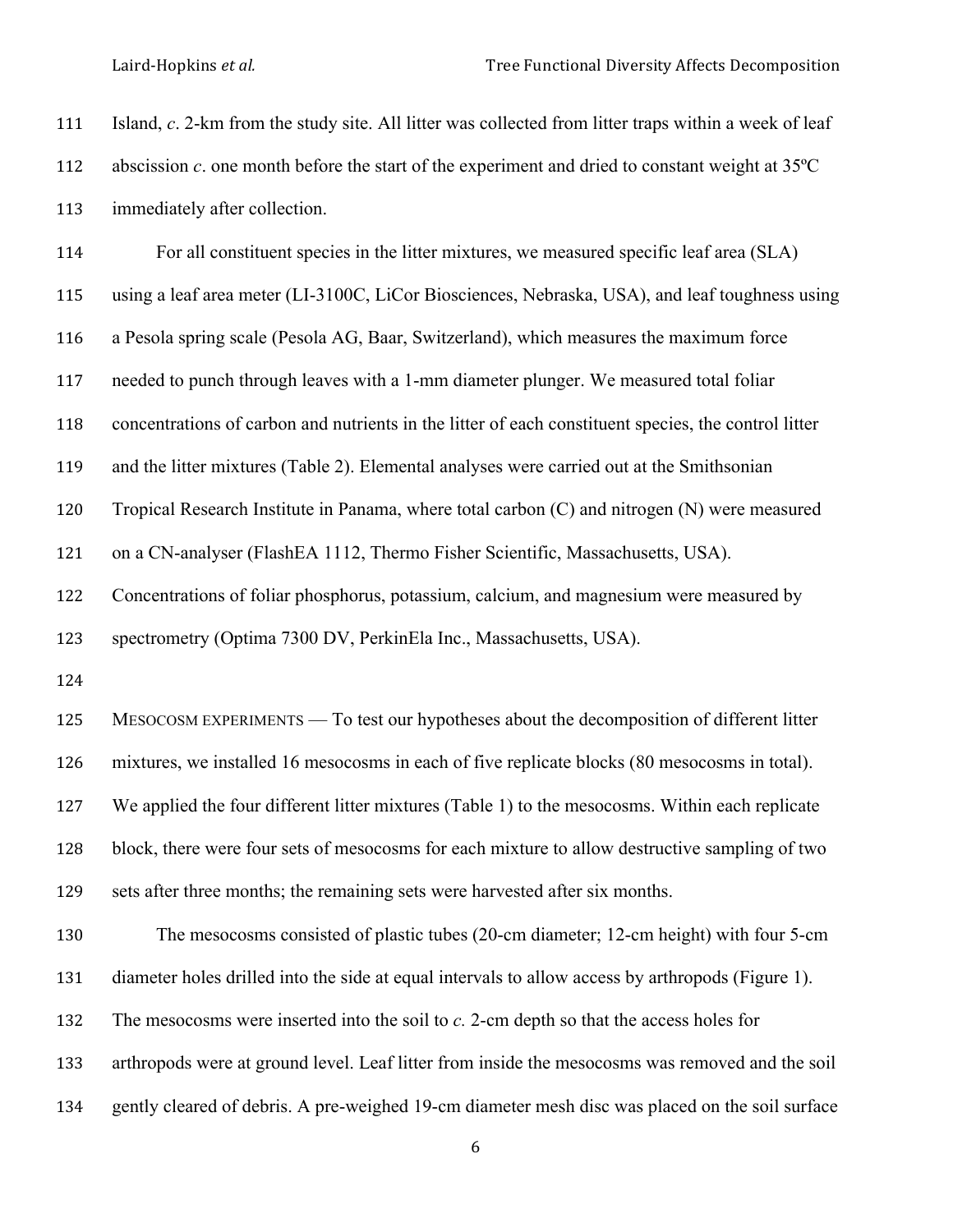within each mesocosm, and 16.1g of leaf litter from one of the four mixtures (Table 1) was spread on top of the mesh disc. The mass of litter was chosen to represent the litterfall at the study site in February 2015, which was estimated from existing litter traps. Mesocosms were installed in March 2015 and left undisturbed for at least two weeks. We 139 applied the leaf litter mixtures on the  $6<sup>th</sup>$  of April 2015 and took initial soil temperature and soil water content measurements for each mesocosm. Mean soil water content at 0-6 cm depth was 141 determined from three measurements taken within a 1-m radius around each mesocosm using a Thetaprobe (Delta-T Devices, Cambridge, UK) and soil temperature was measured at 0-10-cm depth using a soil temperature probe (Fisher Scientific, Leicestershire, UK). ARTHROPOD DIVERSITY AND ABUNDANCE — To test whether arthropod communities differed among litter mixtures, we collected arthropods from the litter within the mesocosms of eight 147 mesocosms per block ( $n = 10$  per mixture) after three months and again at the end of the study 148 after six months. The mesh discs with litter were carefully removed from the mesocosms and placed into plastic bags. Immediately upon returning from the field, all litter samples were placed in Berlese funnels lined with 10-mm wire mesh. The litter was moistened regularly to prevent desiccation. Arthropods were extracted during 48 hours and stored in 95% ethanol. Subsamples of litter were taken and examined under a microscope to monitor the efficacy of the extraction. After 48 hours, all litter samples were oven-dried to constant weight at 40ºC and weighed to determine mass loss.

 To assess whether the presence of mesocosms altered arthropod communities, we also determined the abundance and diversity of litter arthropods at the study site by collecting two samples of the litter standing crop in each block after the first three months. We placed a 20-cm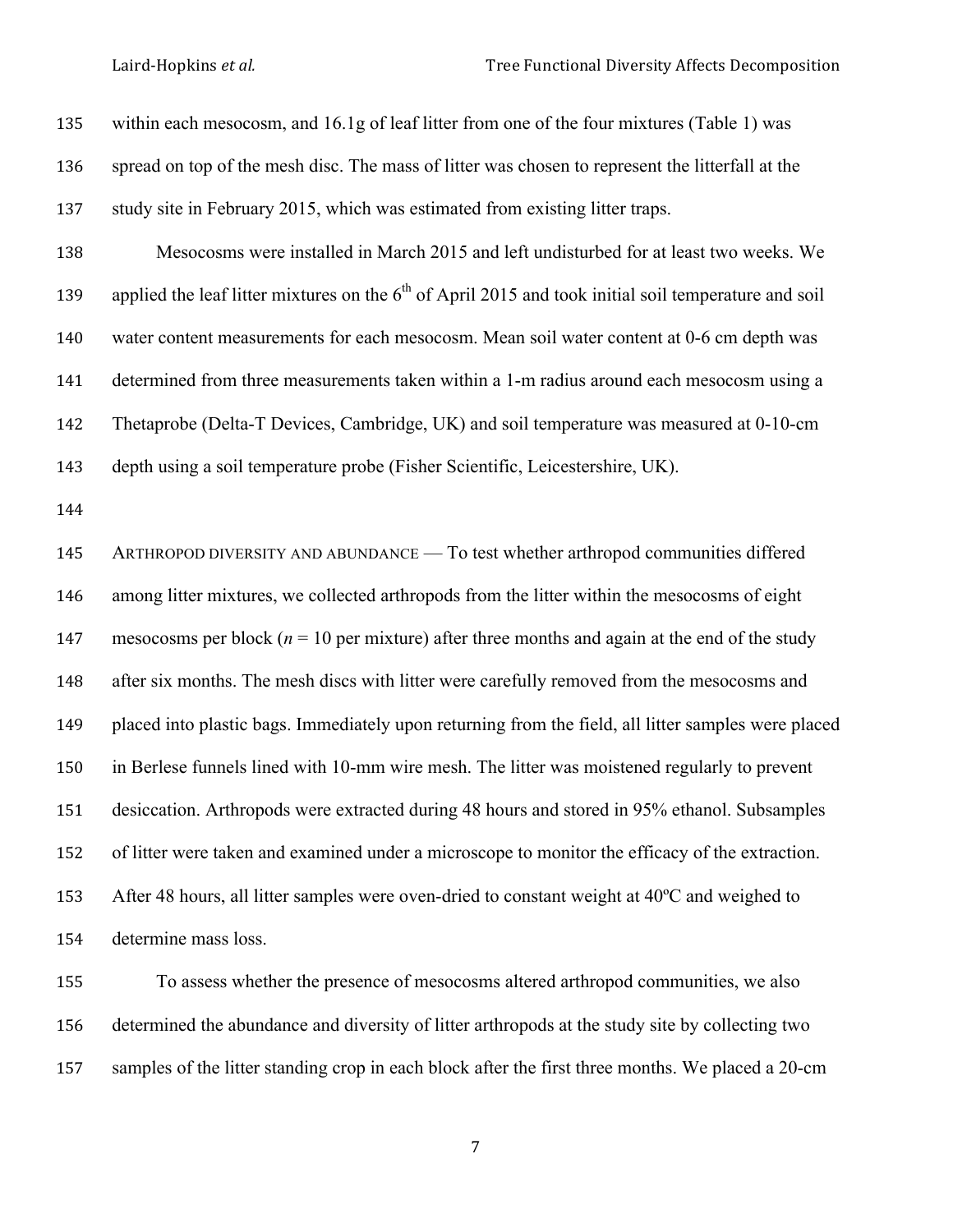| 158 | diameter tube on the forest floor, cut around the inside walls of the tube and collected the litter;         |
|-----|--------------------------------------------------------------------------------------------------------------|
| 159 | arthropods were then extracted as described above. We extracted samples from additional control              |
| 160 | mesocosms to make a direct comparison with the forest floor arthropod communities.                           |
| 161 | Arthropods were identified at least to order following Gibb & Oseto (2006), and body length was              |
| 162 | measured to the nearest 0.02-mm using a dissecting microscope with an optical micrometer.                    |
| 163 |                                                                                                              |
| 164 | LITTERBAG EXPERIMENT — To compare decomposition rates in the mesocosms with the                              |
| 165 | conventional litterbag method, we installed four litterbags per litter mixture within each block.            |
| 166 | Litterbags were constructed of 2.5-mm nylon mesh and measured 17.7-cm $\times$ 17.7-cm, to give the          |
| 167 | same total area as the mesocosms $(314.16 \text{ cm}^2)$ , and each received 16.1 g of litter. The bags were |
| 168 | placed on bare soil and, to maintain similar conditions to the litter in the mesocosms, any leaf             |
| 169 | litter that had fallen onto the litterbags was carefully removed every 2-4 weeks. We collected two           |
| 170 | bags per litter mixture and block after three and six months and stored them in the fridge until             |
| 171 | they could be processed. The leaf litter was carefully separated from the bag and washed for 75              |
| 172 | seconds under a continuous stream of water. All litter samples were oven-dried to constant                   |
| 173 | weight at 40°C and weighed to determine mass loss.                                                           |
|     |                                                                                                              |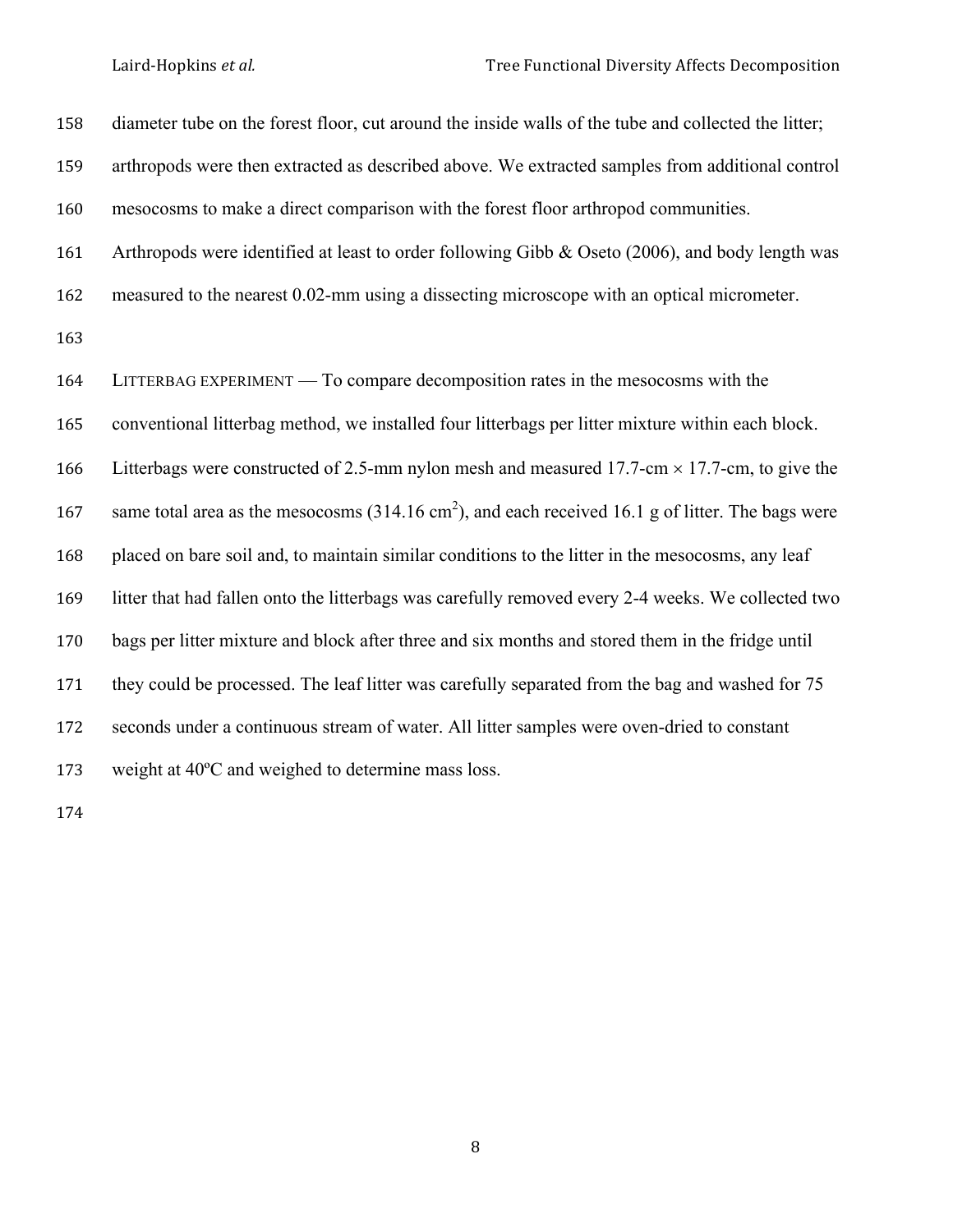Laird-Hopkins *et al.* Tree Functional Diversity Affects Decomposition

DATA ANALYSIS — All statistical analyses were performed in R version 3.2.2 (R Core Team,

2015) using the lme4 package (Bates et al. 2015) for linear mixed effects models and the vegan

package (Oksanen et al. 2007) for multivariate analyses. Non-normally distributed data were log-

transformed prior to analysis where appropriate and all analyses are based on one mean value per

litter mixture, block, and time point.

 The decay rate *k* for all litter mixtures in litterbags and mesocosms was calculated from total mass loss at 6 months according to Olson (1963):

182 
$$
\ln\left(\frac{x}{x_0}\right) = -kt
$$
 (Eq. 1)

183 Where *t* is time (yr), *X* is litter dry mass (g) at collection and  $X_0$  is the litter dry mass at time zero (g).

 To assess mixture effects on mass loss during decomposition, we used Generalised Linear Models (GLMs) with a quasi-binomial error distribution to account for over-dispersion (Gelman & Hill, 2007). We assessed mixture effects on the litter decay rate (*k*) using linear models and as preliminary analyses showed that decomposition rates varied among replicate blocks, block was retained as an error term in all models. The maximal models included litter mixture, experiment type (mesocosms or litterbags), and their interaction. The models were simplified by sequentially dropping terms until a minimal adequate model was identified, following procedures recommended by Crawley (2007). To identify patterns in decomposition during the dry season and the wet season, we performed separate analyses for mass loss during the first three months and the final three months of the experiment. To identify potential non-additive effects of the litter mixture containing both functional groups, we calculated the mean decay rate across the pioneer and old-growth litter mixtures (expected decay rate; *k*) in litterbags and mesocosms after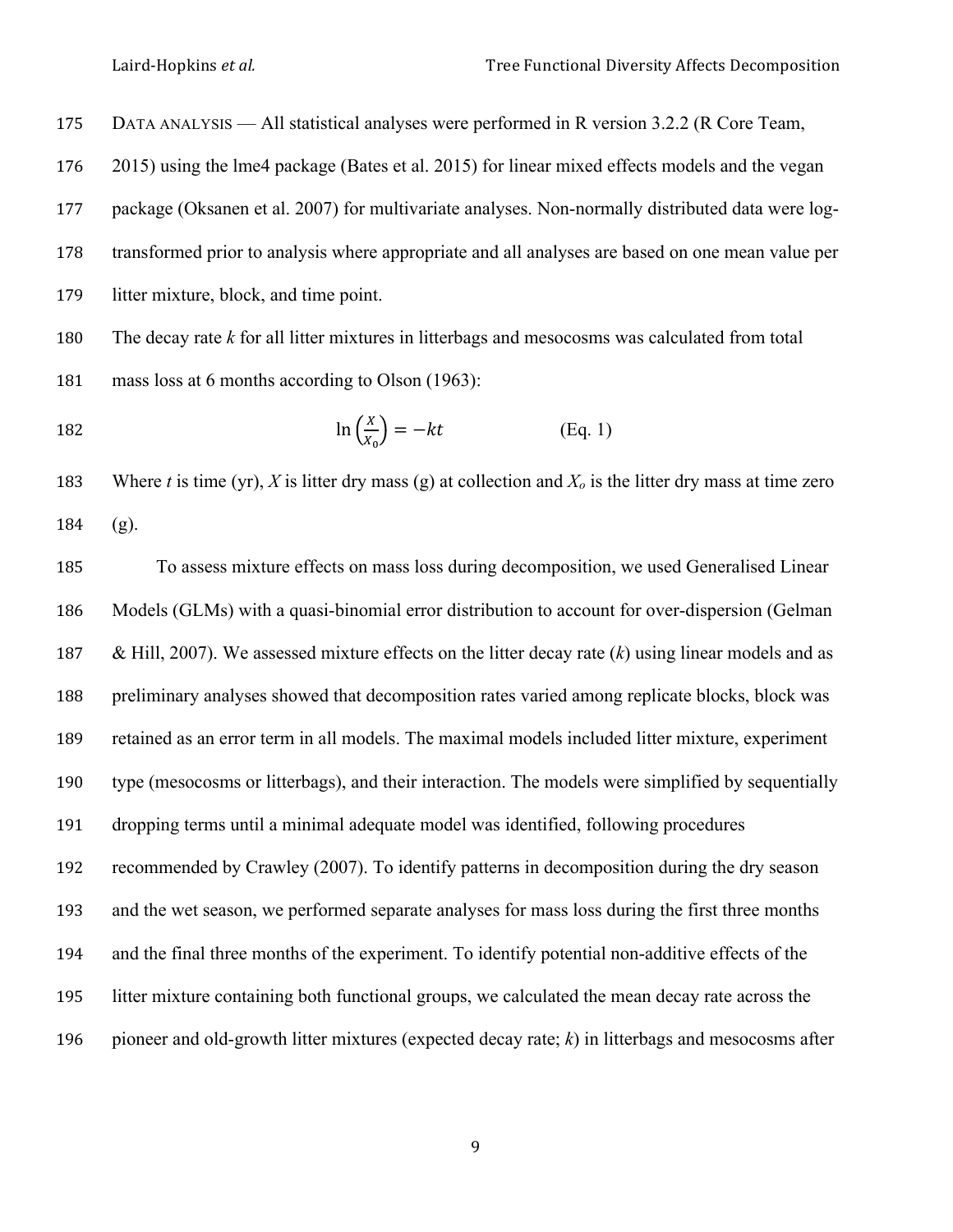six months and used a paired t-test to compare the expected decay rate to the measured decay rate of the mixed litter.

| 199 | We calculated total arthropod abundance, Shannon's diversity $(H)$ , and Simpson's evenness                |
|-----|------------------------------------------------------------------------------------------------------------|
| 200 | (D) for each sample, and used GLMs as above to model each variable as a function of litter                 |
| 201 | mixture. Changes in arthropod community composition were visualised using non-metric                       |
| 202 | multidimensional scaling (NMDS) based on Jaccard similarity (MetaMDS function); stable                     |
| 203 | solutions with stress scores $\leq 0.2$ and $r^2 > 0.95$ were used for subsequent analyses. Differences in |
| 204 | arthropod community composition among mixtures were assessed by permutational multivariate                 |
| 205 | analysis of variance (PerMANOVA; <i>adonis</i> function) after testing for homogeneity of                  |
| 206 | dispersions among mixtures <i>(betadisper and permutest functions)</i> . Models were tested with 999       |
| 207 | permutations constrained within replicate blocks. Separate analyses were conducted to assess i)            |
| 208 | the effect of mesocosm installation, by comparing arthropod communities in forest floor samples            |
| 209 | and control mesocosms (at the three-month collection only), and ii) differences among litter               |
| 210 | mixtures, collection time, and their interaction.                                                          |

# **RESULTS**

 LITTER DECOMPOSITION AND LITTER PROPERTIES *—* Litter decay rate (*k*) was best explained by litter mixture and experiment type. In support of our first hypothesis, *k* differed significantly among mixtures, whereby *k* for pioneer litter > control litter > mixed litter > old-growth litter regardless of the type of experiment (Table 2). Although the measured litter properties of individual species showed no consistent pattern within functional groups (Table 2a), the pioneer litter mixture had the lowest C:N:P ratio and the old-growth litter had the highest (Table 2b).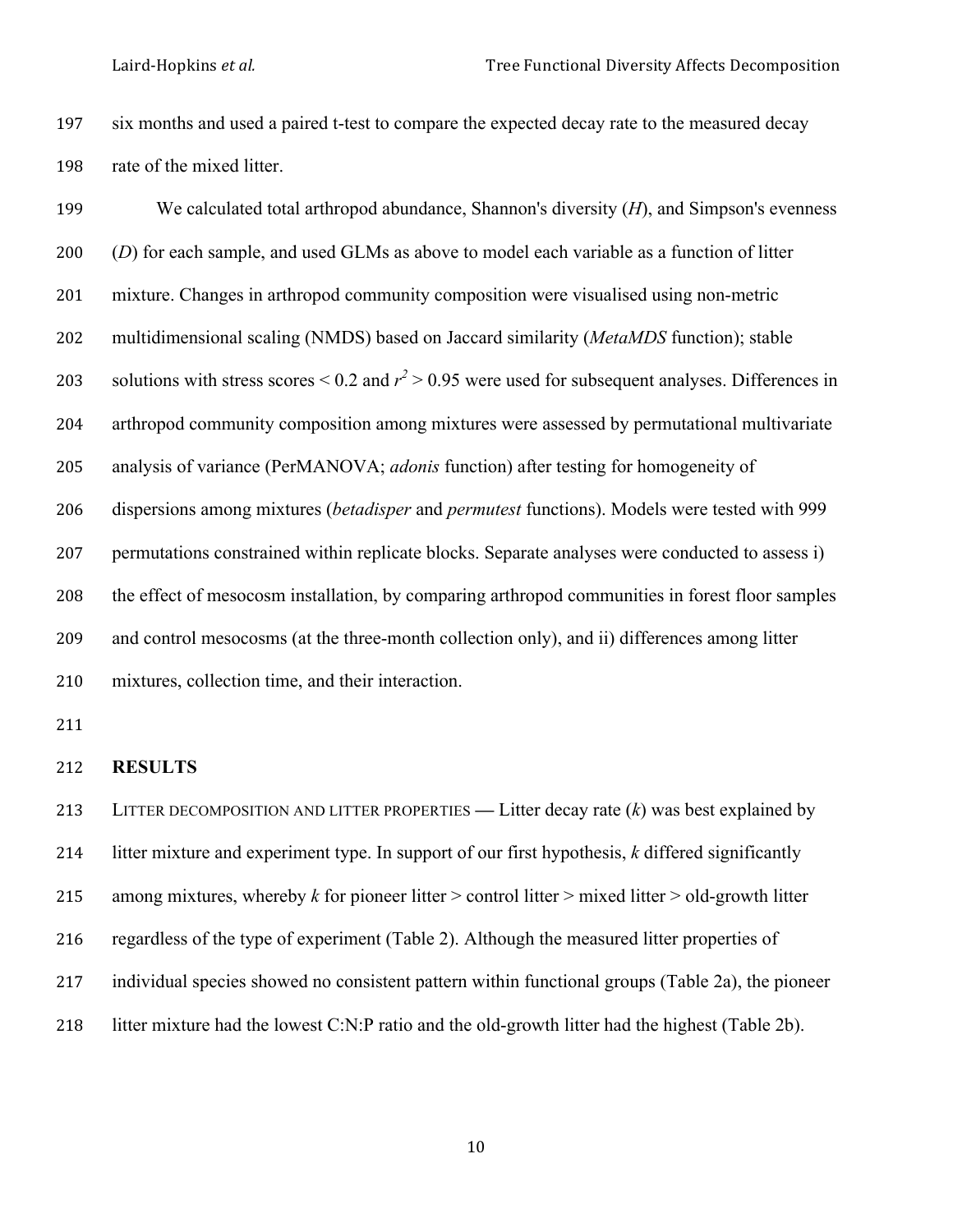The greatest proportion of mass loss occurred in the first three months, even though this was during the dry season (Figure 3). Mass loss of the old-growth litter mixture was significantly 221 lower than any of the other mixtures during the dry season  $(0-3 \text{ months: } t = -3.77, p < 0.001)$ , whereas mass loss of the pioneer litter mixture was significantly greater than the mixed litter and 223 old-growth litter mixtures during the wet season (3-6 months pioneer litter:  $t = 2.17$ ,  $p = 0.041$ ; Figures 2 and 3). The pattern of mass loss over time differed between the two types of experiment. In the dry season (months 0-3), litter mass loss from bags was significantly higher 226 compared to mesocosms  $(t = -7.29, p < 0.001)$ , whereas in the wet season (months 3-6), mass loss was greater in mesocosms (*t* = 3.72, *p* = 0.001; Figure 2). Accordingly, *k* was *c.* 20% lower 228 for litter mixtures in mesocosms compared to litterbags across all mixtures ( $F_{1,28}$  = 13.3, *p* =

0.001).

 In partial support of our second hypothesis, we observed a significant non-additive effect of the litter mixture containing pioneer and old-growth species. However, the expected decay 232 rate based on the individual pioneer and old-growth mixtures  $(1.16 \pm 0.06)$  was significantly 233 higher than the decay rate measured in the mixed litter  $(0.88 \pm 0.09; t = 2.67, p = 0.02)$ , indicating antagonistic effects of litter mixtures on decomposition processes.

 ARTHROPOD COMMUNITIES — Arthropod abundance did not differ between samples collected at three months and those collected at six months (Table 3) but the diversity and evenness of the arthropod community was significantly greater at six months than at three months (H: *t* = -2.06, *p* 238 =  $0.049$ ; D:  $t = -2.57$ ,  $p = 0.016$ ). Litter mixture alone had no significant effect on evenness but the diversity and abundance of arthropods was significantly greater in the old-growth litter 240 compared to the other litter mixtures (H:  $t = -2.11$ ,  $p = 0.044$ ; abundance:  $t = 2.26$ ,  $p = 0.029$ ).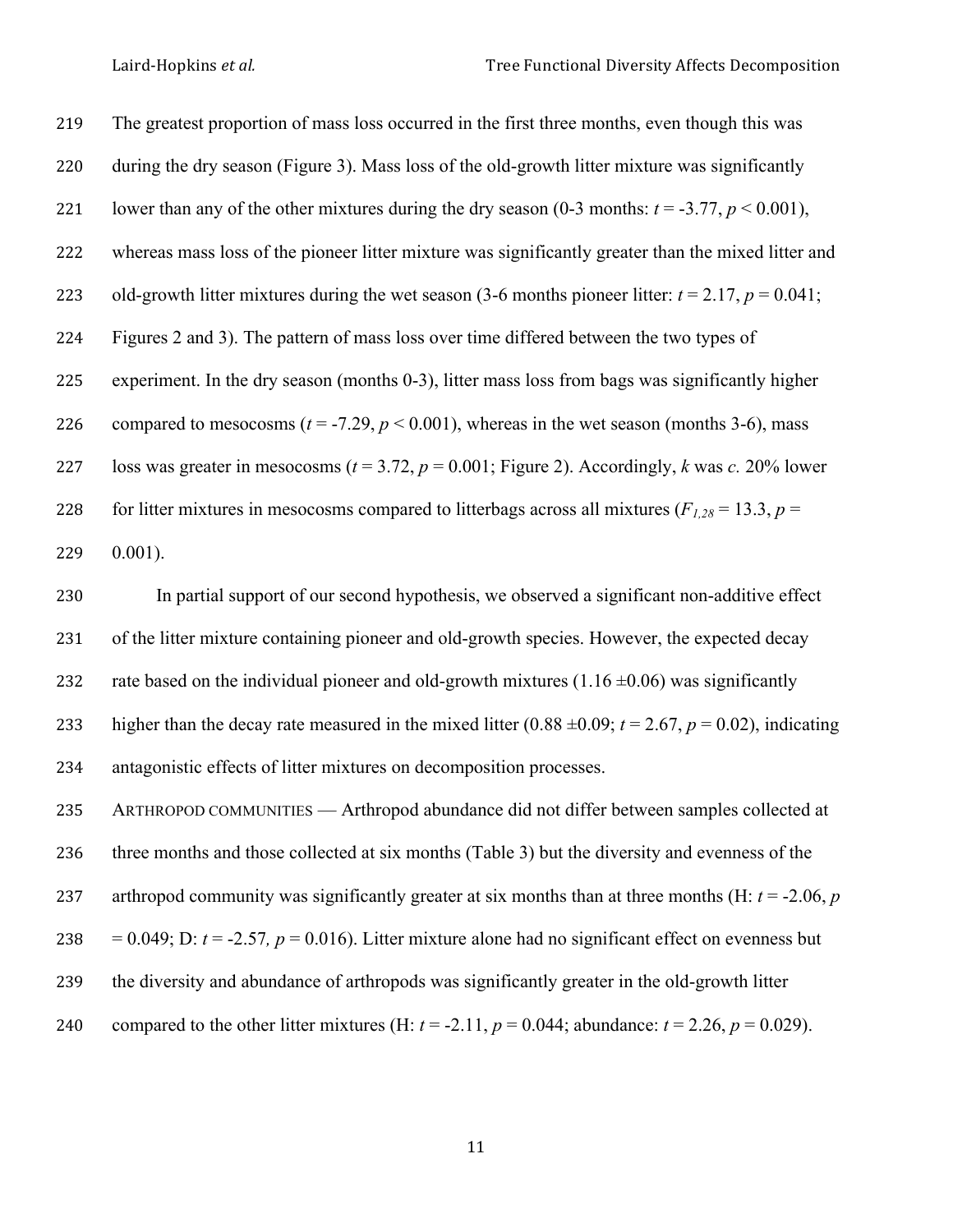The comparison of arthropods in control mesocosms and forest floor litter samples after three months showed a minor effect of mesocosm installation on community composition 243 (PerMANOVA, main treatment effect:  $F_{1,24} = 1.77$ ,  $p = 0.061$ ; Figure 4A). Arthropod community composition did not differ among litter mixtures at three months (Figure 4B) but there was a 245 significant effect of litter mixture at six months (PerMANOVA, main treatment effect:  $F_{3,15}$  = 246 1.66,  $p = 0.011$ ; Figure 4C), which partially supports our third hypothesis. Comparison of the arthropod communities in decomposing litter at three and six months showed that community 248 composition differed among mixtures and diverged over time, but the time  $\times$  mixture 249 interaction was not significant (PerMANOVA, treatment effect:  $F_{3,34} = 1.98$ ,  $p = 0.002$ ; time 250 effect:  $F_{1,34} = 7.17$ ,  $p = 0.001$ ; Figure 4D).

#### **DISCUSSION**

 Our mesocosm experiments allowed us to study litter decomposition and arthropod communities within the same experimental arena. Our results demonstrate non-additive effects and diverging arthropod communities during the decomposition of mixtures containing litter from broad tree functional types.

 INFLUENCE OF LITTER MIXTURES ON DECOMPOSITION — As hypothesised, the litter from pioneer species decomposed faster than the old-growth forest litter, with the control and mixed litter taking an intermediate position (Figure 2). Litter of pioneer species generally has low mass per leaf area, high concentrations of nutrients, and low fibre and lignin contents (Arnone et al. 1995, Hirschel et al. 1997). Thus, it is considered a high-quality resource, which decomposers preferentially break down (Hirschel et al. 1997). By contrast, old-growth species generally have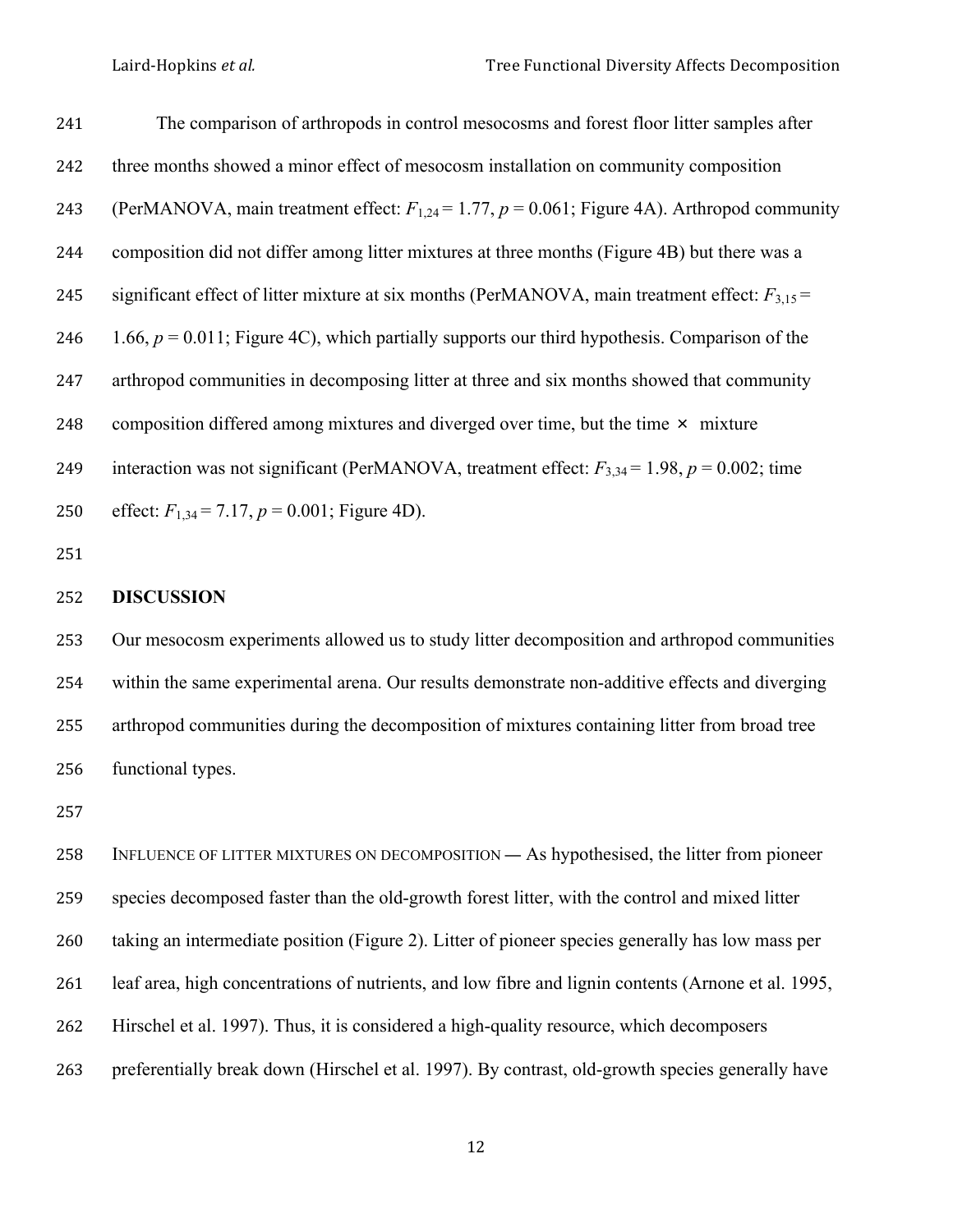high dry-mass investment per leaf area, low nutrient concentrations and high fibre and lignin contents, and are therefore considered to be a low-quality resource for decomposers (Hättenschwiler et al. 2011). Although, the litter chemical traits of the individual species we measured did not conform to these expected patterns, the C:N:P ratio of the mixtures could explain the decay rates in our study (Table 2b). Other traits such as lignin and polyphenol concentrations are also likely to be important in determining substrate availability or palatability for decomposer organisms (Berg et al. 1993, Perez-Harguindeguy et al. 2000). In our study, leaf toughness was greater in old-growth compared to pioneer species litter (Table 2a) and as leaf toughness represents plant investment in structural carbon and herbivore defences (Westbrook et al. 2011), it is strongly related to litter decomposition rates (Perez-Harguindeguy et al. 2000). Our results suggest antagonistic non-additive effects of litter mixtures because the decay rate for the mixed litter was lower than would be expected from the decay rates of the individual pioneer and old-growth mixtures. A number of studies have demonstrated synergistic non- additive effects during the decomposition of litter mixtures (Hättenschwiler et al. 2005, Gessner et al. 2010), whereby the transfer of nutrients and secondary compounds from high-quality litter can facilitate the decomposition of low-quality litter (Fyles & Fyles 1993). However, the 280 presence of low-quality litter can also decrease the overall decay rate of mixtures (Gartner & Cardol 2004) and increase the immobilization of nutrients (Meier & Bowman 2010), which could be beneficial to nutrient retention in tropical forests, as the gradual release of nutrients from decomposing litter can minimise losses due to leaching (Sayer et al. 2012). Few other studies have investigated non-additive effects of litter mixtures of different functional groups, although non-additive effects were demonstrated in litter mixtures of dicot

herbs, grasses and trees (Wardle et al. 1997). Although most studies of non-additive effects have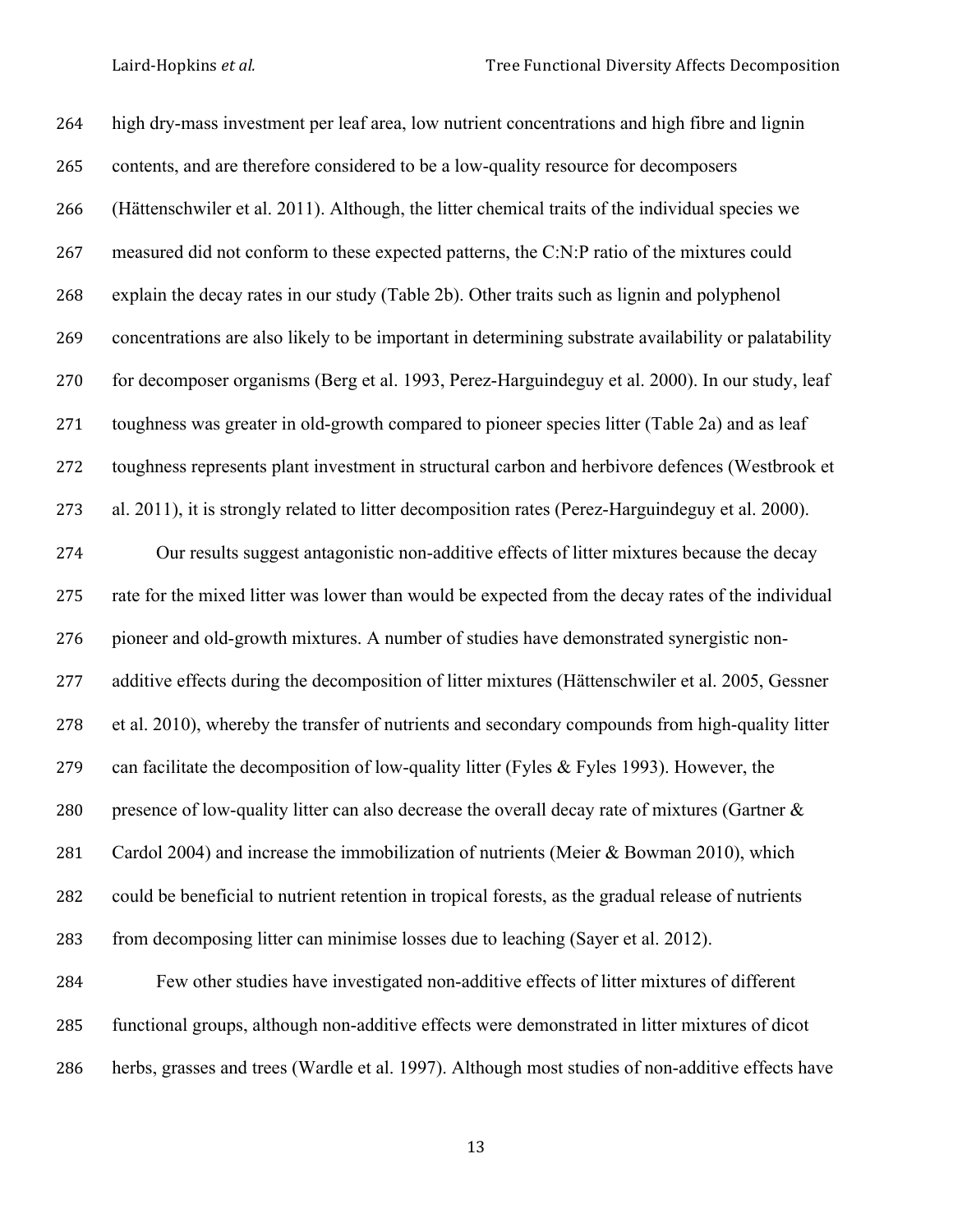Laird-Hopkins *et al.* Tree Functional Diversity Affects Decomposition

 focused on comparing single-species litter to mixtures (Gartner and Cardon 2004), we show that the same considerations apply to mixed litter from broad functional groups, suggesting that complementary litter traits of pioneer and old-growth species alter decomposition processes. 

 ARTHROPOD ABUNDANCE AND DIVERSITY IN LITTER MIXTURES — There was a visible separation of arthropod communities in litter from pioneer species compared to old-growth litter at six months and the diversity and abundance of arthropods was greater in old-growth litter by the end of the study (Figure 4), which partially supports our third hypothesis. The differences in arthropod communities may be a result of greater litter mass and habitat structure in the old- growth litter relative to rapidly decomposing litter mixtures (Sayer et al. 2010). Despite this, we found no relationship between litter decay rates and arthropod abundance or diversity. Previous studies show that there is a degree of redundancy in taxonomic richness as decomposition rates plateau at low species richness (Setala & McLean 2004, Hedde et al. 2010). However, the separation of arthropod communities in different mixtures over time could partly result from the differences in chemical and physical properties of the litter, suggesting that certain leaf traits may play a greater role in shaping arthropod community composition during the later stages of decay, once high-quality substrates and labile compounds have been depleted.

 We had expected greater effects of litter mixtures on arthropod abundance, diversity, evenness, or community composition. Our identification of arthropods to order or family level may not provide sufficient taxonomic resolution to detect changes in arthropod community composition (Walter & Ikonen 1989) but as we found differences among litter mixtures after six months, we propose that the unusually long dry season probably had an overriding effect on arthropod community composition during the first half of the study. Many arthropods are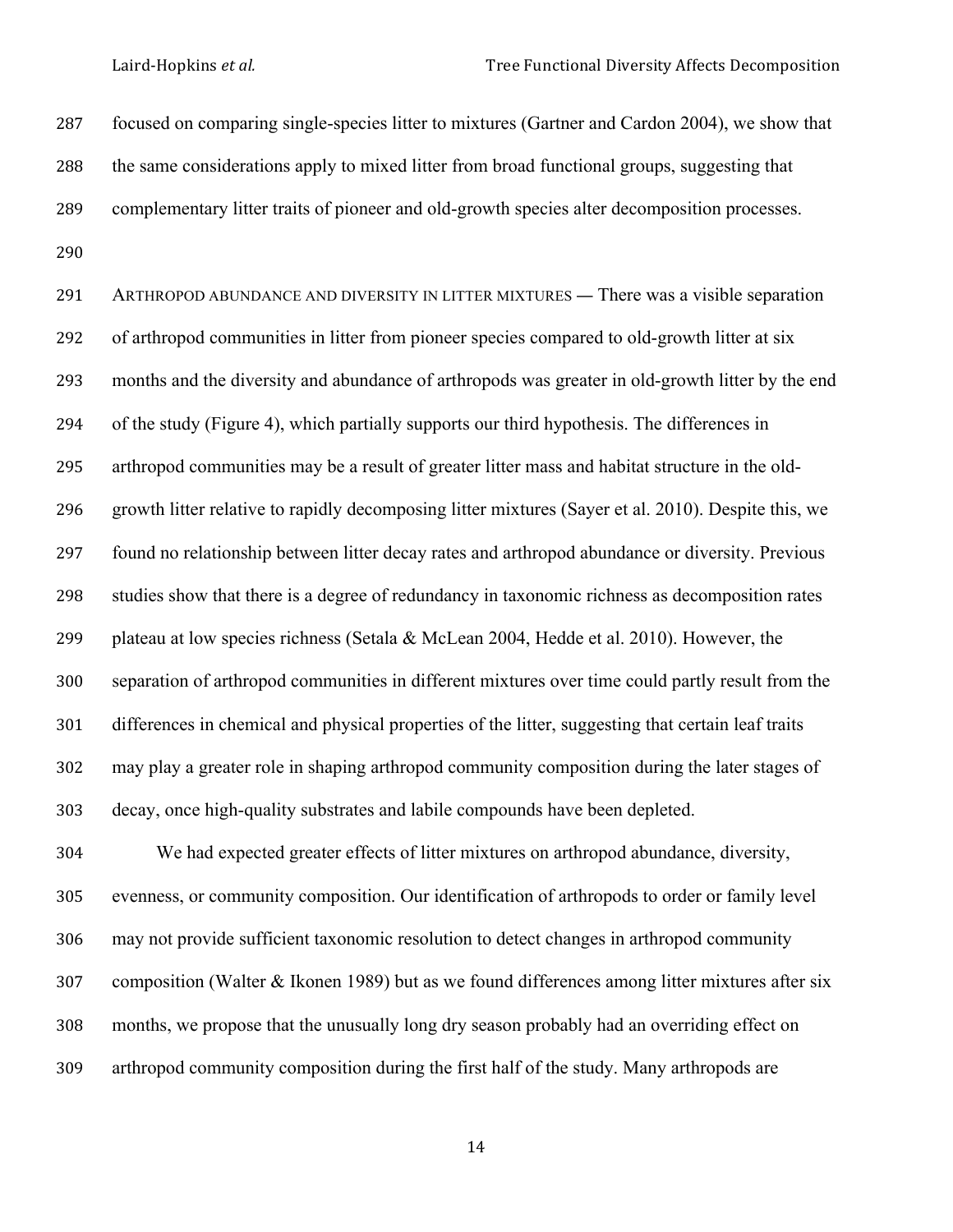| 310 | sensitive to dry conditions and a study on nearby Barro Colorado Island found that population      |
|-----|----------------------------------------------------------------------------------------------------|
| 311 | levels of only two major arthropod groups increased in the dry season, compared to nine in the     |
| 312 | wet season (Levings & Windsor 1996). In our study, there was a marked shift in arthropod           |
| 313 | community composition between the dry and the wet season (Figure 4). Taxa that were only           |
| 314 | found at the three-month collection during the dry season were all either predators or parasitoids |
| 315 | (Dermaptera, Phoridae, Geophilamorpha, Chalicoidae and Scolopendromorpha; Appendix 2),             |
| 316 | whereas those present only at the six month collection feed on plant material (Isoptera,           |
| 317 | Gelechiidea, Symphypleona and Gryllidae; Appendix 2, Petersen & Luxton 1982). This could           |
| 318 | indicate that conditions are more favourable for litter decomposers during the wet season.         |
| 319 | There was a minor difference in arthropod community composition between forest floor               |
| 320 | samples and the control litter in the mesocosms at the three-month collection (Figure 4A), which   |
| 321 | could be attributed to the physical barrier created by mesocosm installation, or because we added  |
| 322 | a single amount of litter that was much less than the surrounding litter standing crop. However,   |
| 323 | our ordinations revealed substantial overlap between the arthropod communities in the              |
| 324 | mesocosms and the forest floor (Figure 4A) and they may more closely resemble the natural          |
| 325 | forest floor community with a longer installation period and larger or repeated litter inputs.     |
| 326 |                                                                                                    |
| 327 | COMPARISON OF DECOMPOSITION IN LITTERBAGS AND MESOCOSMS - Our mesocosm approach                    |
| 328 | represents a viable alternative to litterbags, which allowed us to integrate measurements of       |
| 329 | decomposition and arthropod communities. Our method comparison showed the same pattern of          |
| 330 | decay among different litter mixtures in litterbags and mesocosms over the six-month study         |
|     |                                                                                                    |

period (Figure 2B,C). Although mass loss from mesocosms was lower than litterbags in the dry

season and greater during the wet season, this difference in initial mass loss, and the lower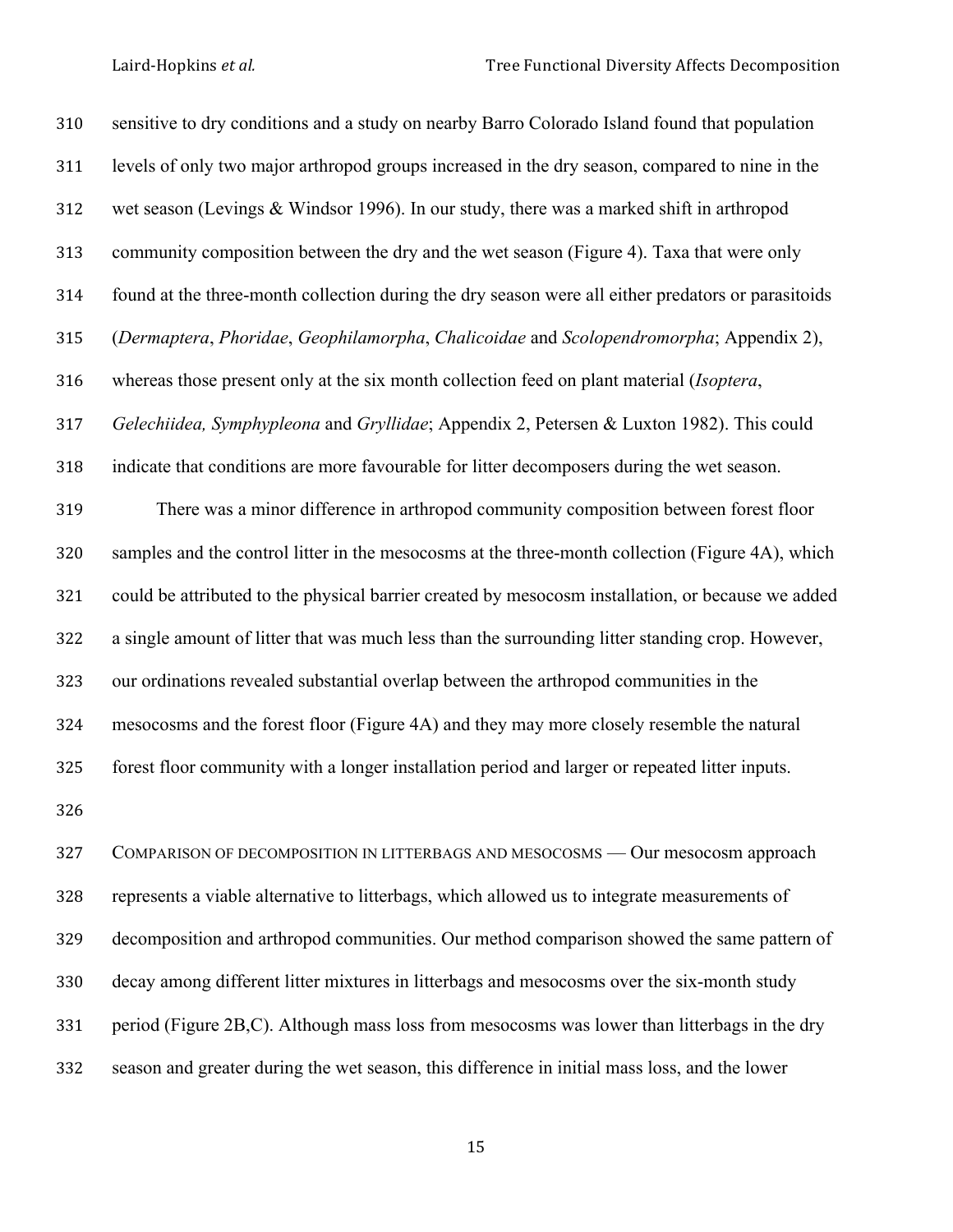overall decay rate, could be explained by the distinct microenvironments in litterbags and mesocosms. A major critique of the litterbag method is that the bags retain more moisture than the surrounding forest floor (Tanner 1981, Sayer et al. 2006) and as the first three months of the study took place during the dry season, the litterbags could have stayed moister for longer after brief periods of rainfall. In this case, the litterbags would have presented a more favourable environment for decomposers. By contrast, the microenvironment in the mesocosms is more representative of natural litter on the forest floor and was hence more likely to dry out during the dry season. The wet season started approximately halfway through the experiment and here, the mesocosms may have represented the more favourable environment, as the litter was less compressed compared to litterbags.

 Regardless of season, the initial stages of decomposition are generally rapid as the readily available carbon and nutrients are leached or used by decomposers (Maraun & Scheu 1996a,b). Once most of the labile carbon has been depleted, decay rates tend to decrease (Olson 1963, Wieder & Lang 1982). The litter in bags will have reached this point more rapidly because of the faster decomposition in the first three months, which also partially explains the slower decomposition rates during the remaining three months. Nonetheless, the two methods produced comparable mass loss at six months (Figure 2) and revealed the same distinct patterns of decomposition among litter mixtures.

#### **CONCLUSIONS**

 Our study highlighted distinct decomposition rates among mixtures of leaf litter from different tree functional groups and changes in the associated litter arthropod communities. We demonstrate antagonistic non-additive effects during the decomposition of mixed litter from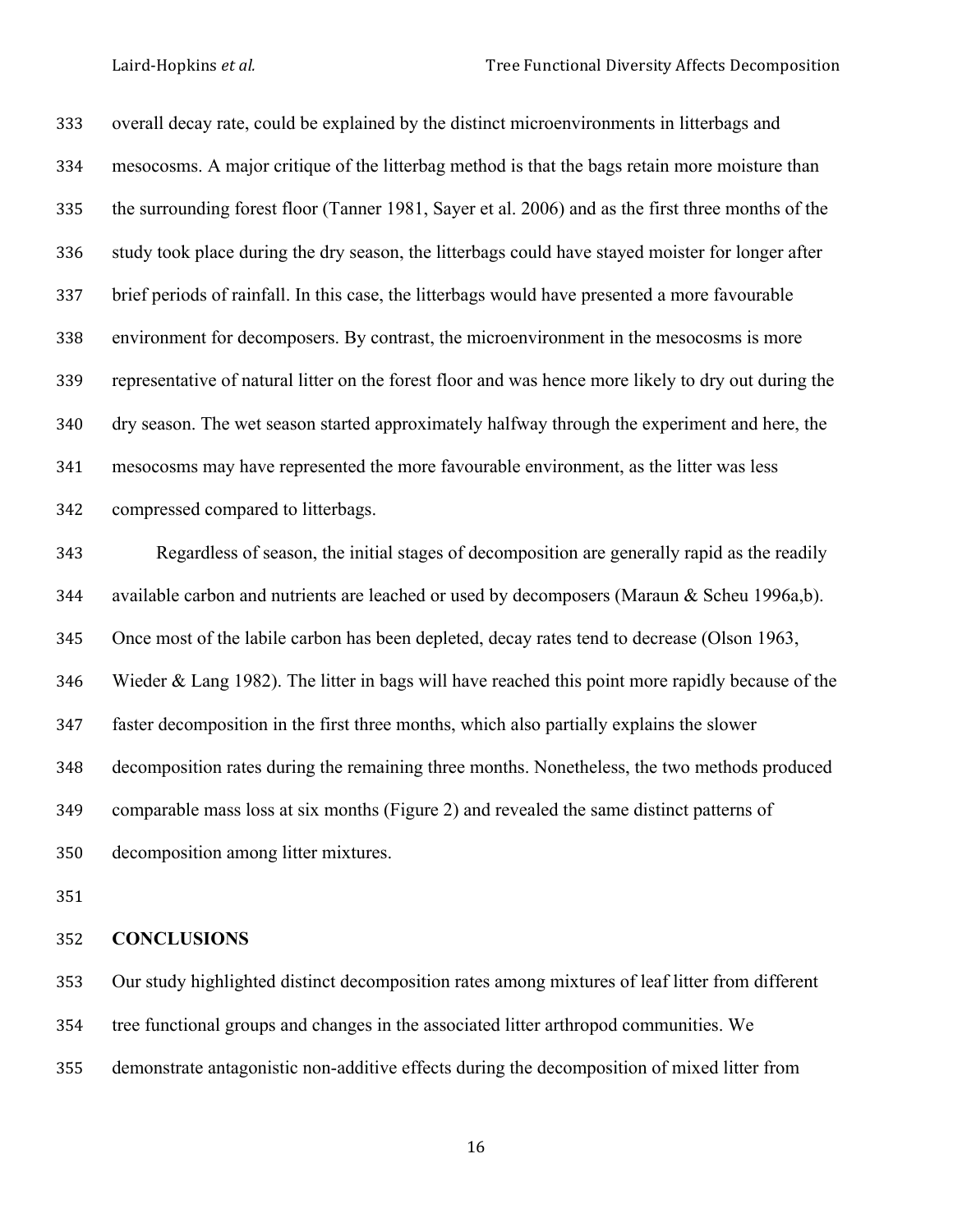broad tree functional groups. As litter represents a major pathway for nutrient cycling in tropical forests, modified decomposition processes due to changes in tree species composition could have wider implications for carbon and nutrient cycling. Further research is needed to determine how non-additive effects could modify nutrient immobilisation and release during decomposition in tropical forests. In our study, the decomposition of different litter mixtures in mesocosms and litterbags was highly comparable. Thus, our mesocosm experiments represent an effective method to measure litter decomposition and arthropod communities in a single system. This approach enables future research into the mechanisms of non-additive effects and the role of arthropod functional diversity during litter decomposition.

#### **ACKNOWLEDGEMENTS**

 We thank M. Kaspari for the loan of the Berlese funnels, W. Fergusson and C. Morrison for help with arthropod identification; C. Baxendale, J. Crawford, J. Edgerley, L. Lopez-Sangil, E. Medina-Barcenas, and A. Ryan for support with laboratory work. The fieldwork was made possible by the support and facilities of the Smithsonian Tropical Research Institute, for which

we are very grateful. The research leading to these results has received funding from the

European Research Council under the European Union's Seventh Framework Programme

(FP/2007-2013) / ERC Grant Agreement No. 307888.

# **AVAILABILITY STATEMENT**

 Data availability: The data used in this study are archived on Dryad (doi supplied upon acceptance).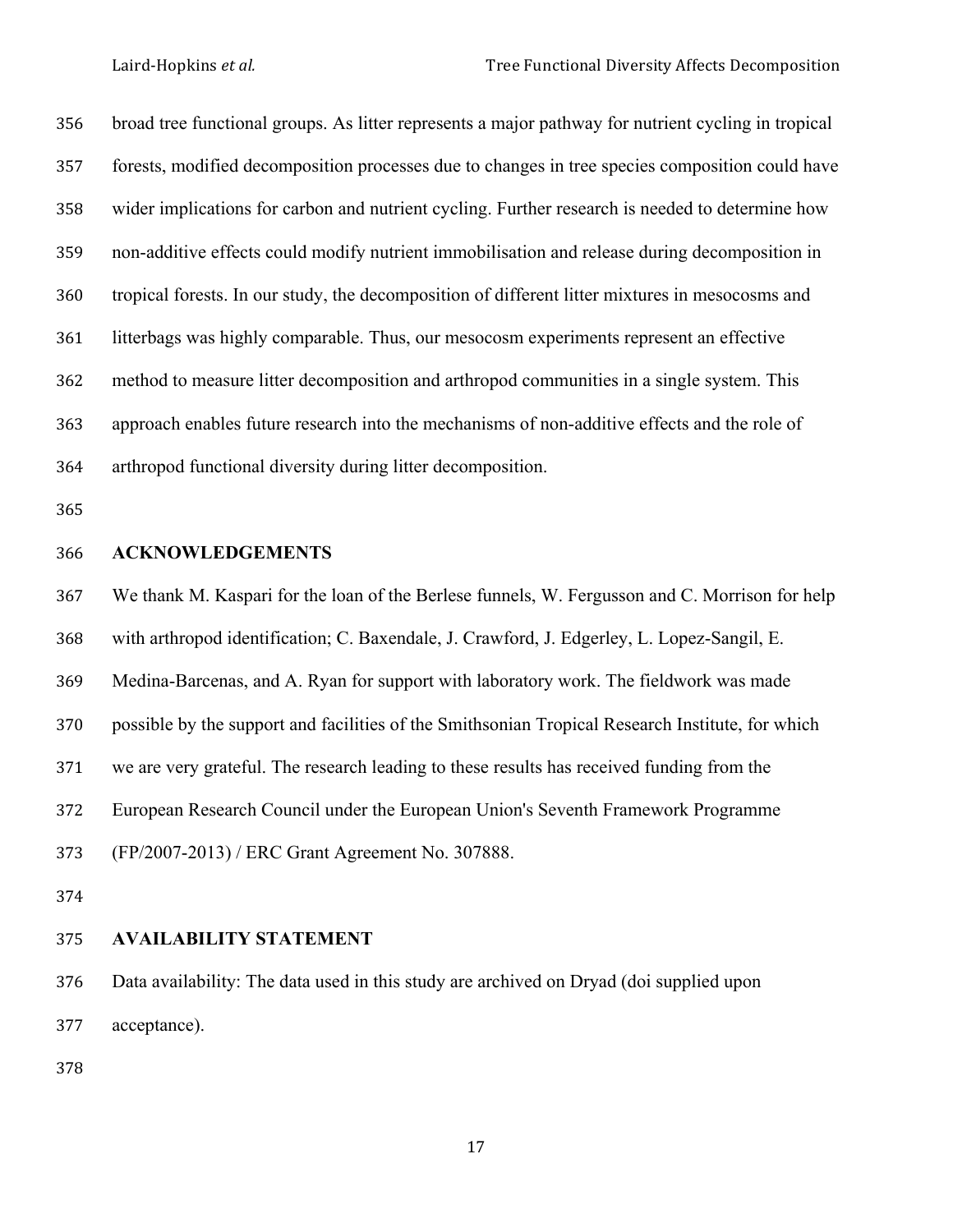Laird-Hopkins *et al.* Tree Functional Diversity Affects Decomposition

# **LITERATURE CITED**

- ARNONE, J. A., ZALLER, J. G., ZIEGLER, C., ZANDT, H. & KÖRNER, C. 1995. Leaf quality and
- insect herbivory in model tropical plant-communitites after long-term exposure to elevated atmospheric CO2. *Oecologia,* 104, 72-78.
- ASHFORD, O. S., FOSTER, W. A., TURNER, B. L., SAYER, E. J., SUTCLIFFE, L. & TANNER, E. V. J.
- 2013. Litter manipulation and the soil arthropod community in a lowland tropical rainforest. *Soil Biology & Biochemistry,* 62, 5-12.
- BARDGETT, R. G. 2005 Ectomycorrhizal fungi challenged by saprotropic basidiomycetes and soil
- microfungi under different ammonium regimes in vitro. *Mycological Research,* 104, 691- 97.
- BATES, D., MACHLER, M., BOLKER, B. M. & WALKER, S. C. 2015. Fitting Linear Mixed-Effects Models Using lme4. *Journal of Statistical Software,* 67, 1-48.
- BERG, B., BERG, M. P., BOTTNER, P., BOX, E., BREYMEYER, A., DEANTA, R. C., COUTEAUX, M.,
- ESCUDERO, A., GALLARDO, A., KRATZ, W., MADEIRA, M., MALKONEN, E.,
- MCCLAUGHERTY, C., MEENTEMEYER, V., MUNOZ, F., PIUSSI, P., REMACLE, J. &
- DESANTO, A. V. 1993. Litter Mass-Loss Rates in Pine Forests of Europe and Eastern
- United-States Some Relationships with Climate and Litter Quality. *Biogeochemistry,*
- 20**,** 127-159.
- CADISH, G. & GILLER, K. E. 1997. Driven by nature: plant litter quality and decomposition.
- Wallingford: CAB Int. 432 pp.
- CAVALIER, J. 1992. Fine-root biomass and soil properties in a semi-deciduous and a lower montane rain forest in Panama. *Plant and Soil,* 142**,** 187-201.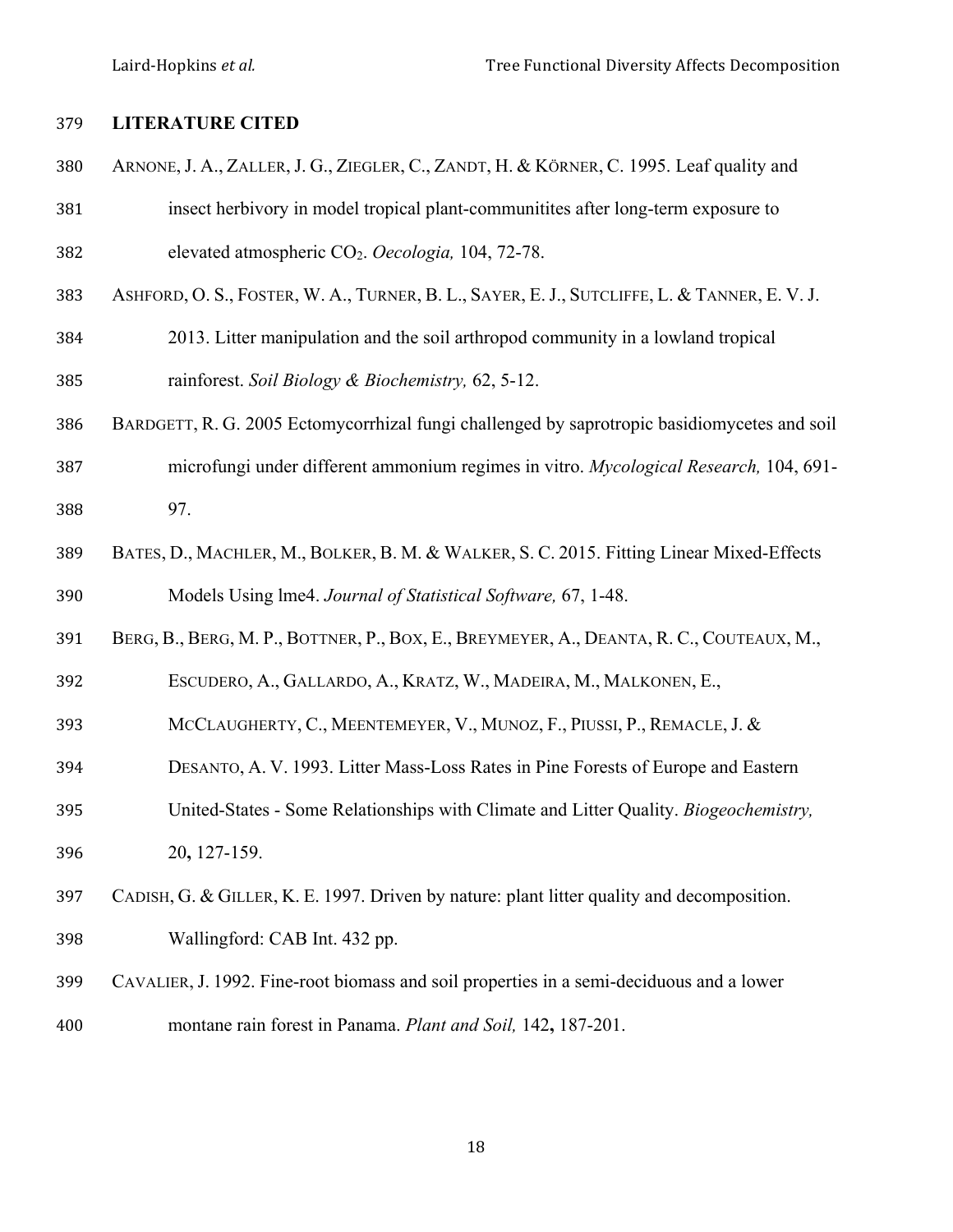- CHAZDON, R. L., FINEGAN, R. S., CAPERS, R. S., SALGADO-NEGRET, B., CASANOVES, F., BOUKILI,
- V. & NORDEN, N. 2010. Composition and dynamics of functional groups of trees during tropical forest succession in northeastern Costa Rica. *Biotropica,* 42, 31-40.
- COLE, R. J., HOLL, K. D., ZAHAWI, R. A., WICKEY, P. & TOWNSEND, A. R. 2016. Leaf litter
- arthropod responses to tropical forest restoration. *Ecology and Evolution*, *6*, 5158-5168.
- COLEY, P. D. 1983. Herbivory defensive characteristics of tree species in a lowland tropical
- forest. *Ecological Monographs*, 53, 209-234.
- CORNELISSEN, J. H. C., PÉREZ-HARGUINDEGUY, N., DÍAZ, S., GRIME, J. P., MARZANO, B.,
- CABIDO, M., VENDRAMINI, F. & CERABOLINI, B. 1999. Leaf structure and defence control
- litter decomposition rate across species and life forms in regional floras on two
- continents. *New Phytologist*, 143, 191-200.
- CRAWLEY, M. J. 2007. *The R book,* Chichester, Wiley-Blackwell.
- DE DEYN, G. B., RAAIJMAKERS, C. E. & VAN DER PUTTEN, W. H. 2004. Plant community
- development is affected by nutrients and soil biota. *Journal of Ecology,* 92**,** 824-834.
- DENT, D. H., DEWALT, S. J., & DENSLOW, J. S. 2013. Secondary forests of central Panama
- increase in similarity to old-growth forest over time in shade tolerance but not species
- composition. Journal of Vegetation Science, 24(3), 530-542.
- FYLES, J. H. & FYLES, I. H. 1993. Interactions of Douglas-fir with red alder and salal foliage litter during decomposition. *Can J For Res,* 23, 358-361.
- GARTNER, T. B. & CARDON, Z. G. 2004. Decomposition dynamics in mixed-species leaf litter.
- *Oikos,* 104**,** 230-246.
- GELMAN, A. & HILL, J. 2007. Data analysis using regression and hierarchical/multilevel models.
- Cambridge University Press: Cambridge, UK. 110-118 pp.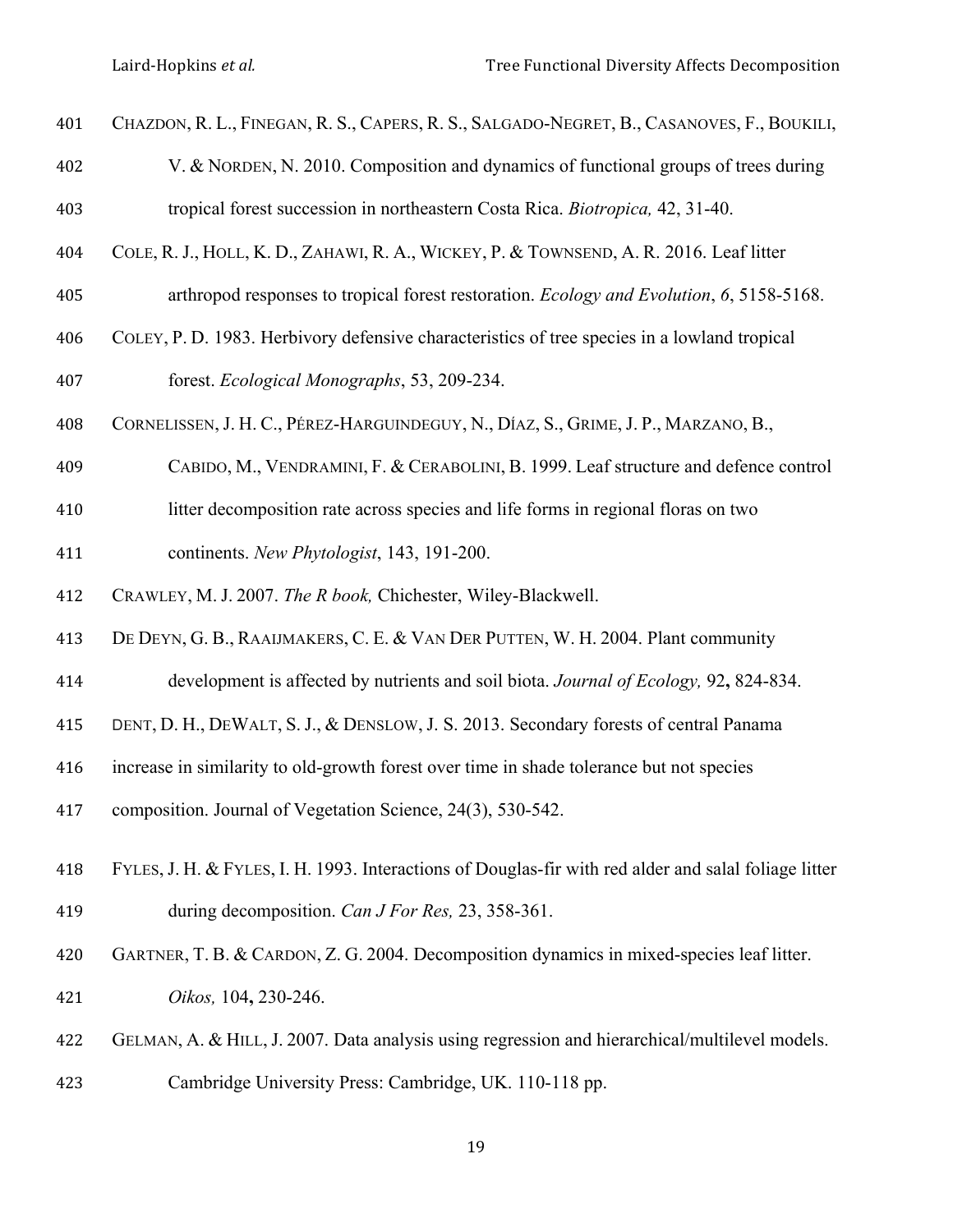- GESSNER, M. O., SWAN, C. M., DANG, C. K., MCKIE, B. G., BARDGETT, R. D., WALL, D. H. &
- HATTENSCHWILER, S. 2010. Diversity meets decomposition. *Trends in Ecology & Evolution,* 25**,** 372-380.
- GIBB, T. J. & OSETO, C. Y. 2006. Arthropod collection and identification*,* Oxford, Academic Press.
- GILLER, P. S. 1996. The diversity of soil communities, the 'poor man's tropical rainforest'. *Biodiversity and Conservation,* 5**,** 135-168.
- HANSEN, R. A. & COLEMAN, D. C. 1998. Litter complexity and composition are determinants of
- the diversity and species composition of oribatid mites (Acari: Oribatida) in litterbags.
- *Applied Soil Ecology,* 9**,** 17-23.
- HATTENSCHWILER, S., COQ, S., BARANTAL, S. & HANDA, I. T. 2011. Leaf traits and
- decomposition in tropical rainforests: revisiting some commonly held views and towards a new hypothesis. *New Phytologist,* 189**,** 950-965.
- HÄTTENSCHWILER, S. & GASSER, P. 2005. Soil animals alter plant litter diversity effects on
- decomposition. *Proc Natl Acad Sci,* 102, 1519-1524*.*
- HÄTTENSCHWILER, S., TIUNOV, A. V. & SCHEU, S. 2005. Biodiversity and litter decomposition in
- terrestrial ecosystems. *Annual Review of Ecology Evolution and Systematics.* Palo Alto:
- Annual Reviews, 36, 191-218.
- HEDDE, M., BUREAU, F., CHAUVAT, M. & DECAENS, T. 2010. Patterns and mechanisms
- responsible for the relationship between the diversity of litter macro-invertebrates and
- leaf degradation. *Basic and Applied Ecology,* 11**,** 35-44.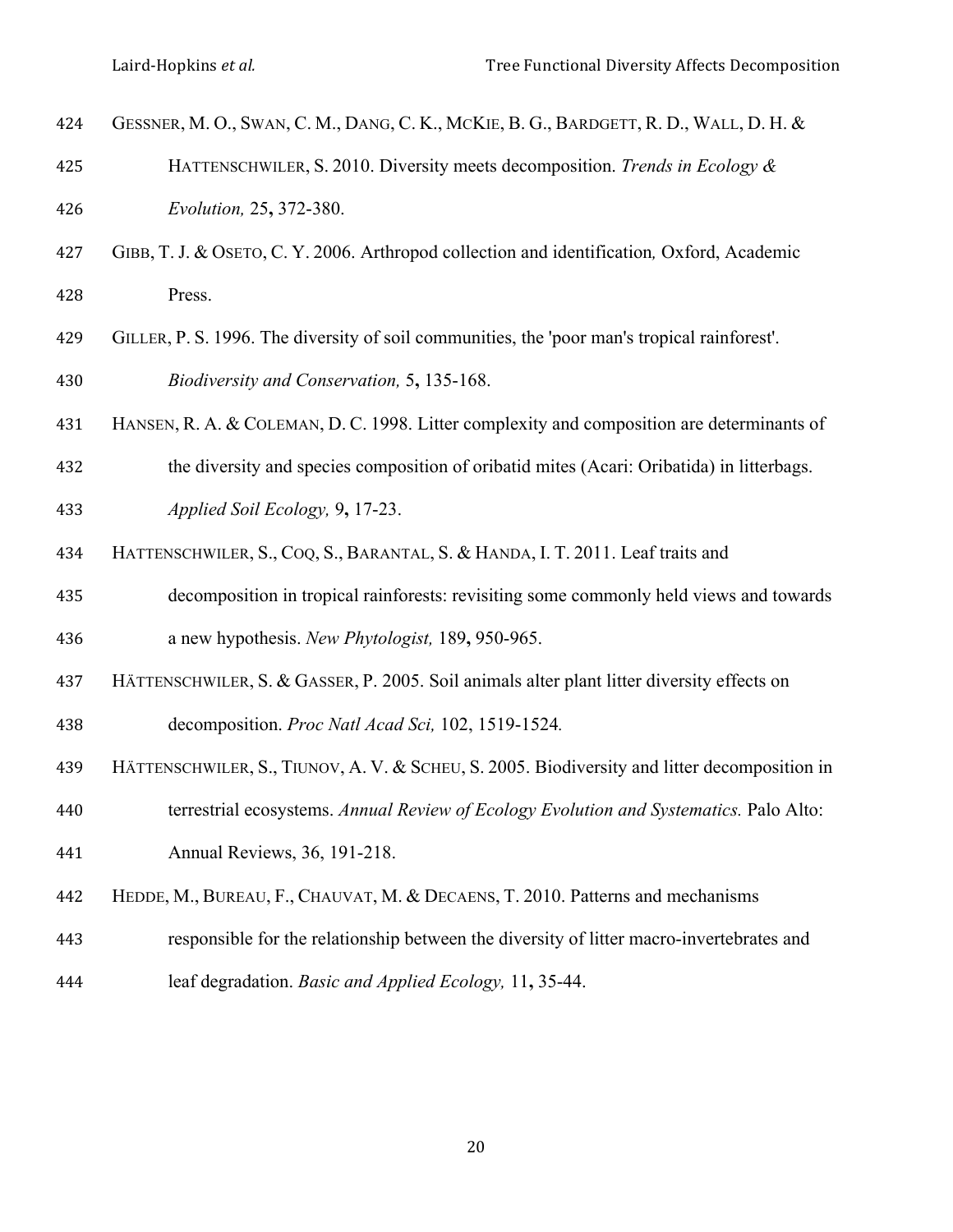- HIRSCHEL, G., KORNER, C. & ARNONE, J. A. 1997. Will rising atmospheric CO2 affect leaf litter quality and in situ decomposition rates in native plant communities? *Oecologia,* 110**,** 387-392.
- LAVELLE, P., BIGNELL, D., LEPAGE, M., WOLTERS, V., ROGER, P., INESON, P., HEAL, O. W. &
- DHILLION, S. 1997. Soil function in a changing world: the role of invertebrate ecosystem engineers. *European Journal of Soil Biology,* 33**,** 159-193.
- LEIGH, E. G., JR. 1999. *Tropical Forest Ecology: A View from Barro Colorado Island,* New York, Oxford University Press.
- LEVINGS, S. C. & WINDSOR, D. M. 1996. *Seasonal and annual variation in litter arthropod*
- *populations*. Smithsonian Institution Press. 355-388 pp.
- MARAUN, M. & SCHEU, S. 1996a. Changes in microbial biomass, respiration and nutrient status of beech (*Fagus sylvatica*) leaf litter processed by millipedes (*Glomeris marginata*).
- *Oecologia,* 107**,** 131-140.
- MARAUN, M. & SCHEU, S. 1996b. Seasonal changes in microbial biomass and activity in leaf
- litter layers of beech (*Fagus sylvatica*) forests on a basalt-limestone gradient.
- *Pedobiologia,* 40**,** 21-31.
- MEIER, C. L. & BOWMAN, W. D. 2010. Chemical composition and diversity influence non-
- additive effects of litter mixtures on soil carbon and nitrogen cycling: implications for plant species loss. *Soil Biology and Biochemistry,* 42, 1447-1454.
- NIELSEN, U. N., AYRES, E., WALL, D. H. & BARDGETT, R. D. 2011. Soil biodiversity and carbon
- cycling: a review and synthesis of studies examining diversity-function relationships.
- *European Journal of Soil Science,* 62, 105-116.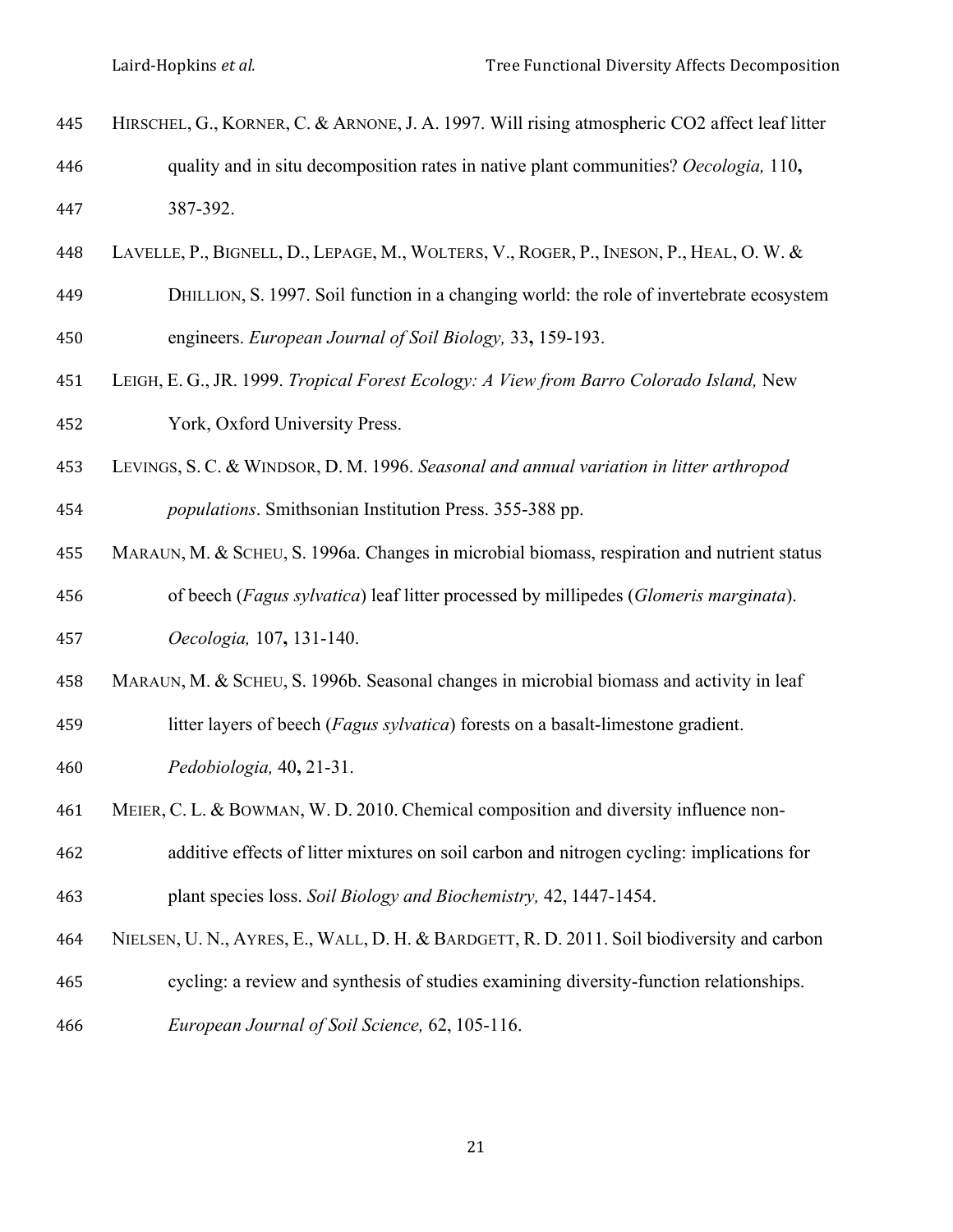- OKSANEN, J. F., BLANCHET, G., KINDT, R. LEGENDRE, P., MINCHIN, P. R., O'HARA, R. B., SIMPSON, G. L., SOLYMOS, P., STEVENS, M. H. H., AND WAGNER, H. 2015. vegan: Community Ecology Package. R package version 2.3-1. OLSON, J. S. 1963. Energy-Storage and Balance of Producers and Decomposers in Ecological- Systems. *Ecology,* 44**,** 322-331. PEREZ-HARGUINDEGUY, N., DIAZ, S., CORNELISSEN, J. H. C., VENDRAMINI, F., CABIDO, M. & CASTELLANOS, A. 2000. Chemistry and toughness predict leaf litter decomposition rates over a wide spectrum of functional types and taxa in central Argentina. *Plant and Soil,* 218**,** 21-30. PETERSEN, H. & LUXTON, M. 1982. A Comparative-Analysis of Soil Fauna Populations and Their Role in Decomposition Processes. *Oikos,* 39**,** 287-388. SAYER, E. J., SUTCLIFFE, L. M. E., ROSS, R. I. C. & TANNER, E. V. J. 2010. Arthropod abundance and diversity in a lowland tropical forest floor in Panama: the role of habitat space vs. nutrient concentrations. *Biotropica,* 42**,** 194-200. SAYER, E. J., TANNER, E. V. J. & LACEY, A. L. 2006. Effects of litter manipulation on early-stage decomposition and meso-arthropod abundance in a tropical moist forest. *Forest Ecology and Management,* 229**,** 285-293. SAYER, E. J., WRIGHT, S. J., TANNER, E. V., YAYITT, J. B., HARMS, K. E., POWERS, J. S., KASPARI, M., GARCIA, M. N. AND TUNER, B. L. 2012. Variable responses of lowland tropical forest nutrient status to fertilisation and litter manipulation. *Ecosystems*, 15, 387-400. SEASTEDT, T. R. 1984. The role of microarthropods in decomposition and mineralization process.
- *Annual Review of Entomology,* 29**,** 25-46.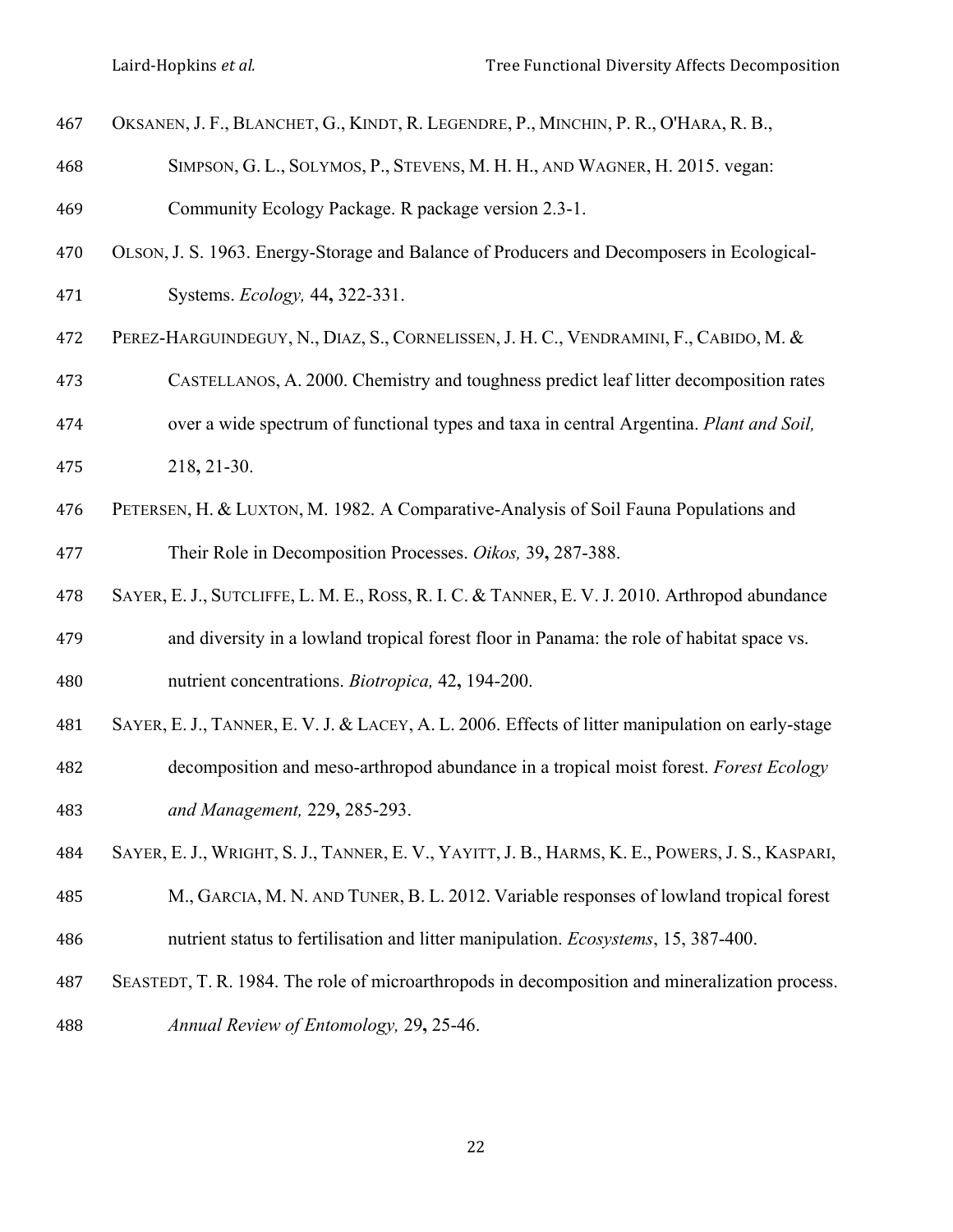- SETALA, H. & MCLEAN, M. A. 2004. Decomposition rate of organic substrates in relation to the species diversity of soil saprophytic fungi. *Oecologia,* 139**,** 98-107.
- SWIFT, M. J., HEAL, O. W. & ANDERSON, J. M. 1979. Decomposition in Terrestrial Ecosystems.
- Berkeley: University of California Press. 509 pp.
- TANNER, E. V. J. 1981. The decomposition of leaf litter in Jamaican montane rain forests.
- *Journal of Ecology,* 69**,** 263-275.
- R CORE TEAM 2015. R: A language and environment for statistical computing. Vienna, Austria: R Foundation for Statistical Computing.
- SWAINE, M.D. & WHITMORE, T. C. 1988. On the definition of ecological species groups in tropical forests. *Vegetatio,.* 75, 81-86.
- 
- WALTER, D. E. & IKONEN, E. E. 1989. Life history and behavior of mites in the genus *Lasioseius*
- (Acari: Mesostigmata: Ascidae) from grassland soils in Colorado, with taxonomic notes
- and description of a new species. *Canadian Journal of Zoology,* 67, 2797-2813.
- WARDLE, D. A. 2002. Communities and ecosystems: linking the aboveground and belowground
- components. Princeton, NJ: Princeton University Press 392 pp.
- WARDLE, D. A., BONER, K. I. & NICHOLSON, K. S. 1997. Biodiversity and plant litter:
- experimental evidence which does not support the view that enhanced species richness improves ecosystem function. *Oikos,* 79, 247-58
- WESTBROOK, J. W., KITAJEMA, K., BURLEIGH, J. G., KRESS, W. J., ERICKSON, D. L & WRIGHT, S.
- J. 2011. What makes a leaf tough? Patterns of correlated evolution between leaf
- toughness traits and demographic rates among 197 shade-tolerant woody species in a
- Neotropical forest. *American Naturalist*, 177, 800-811.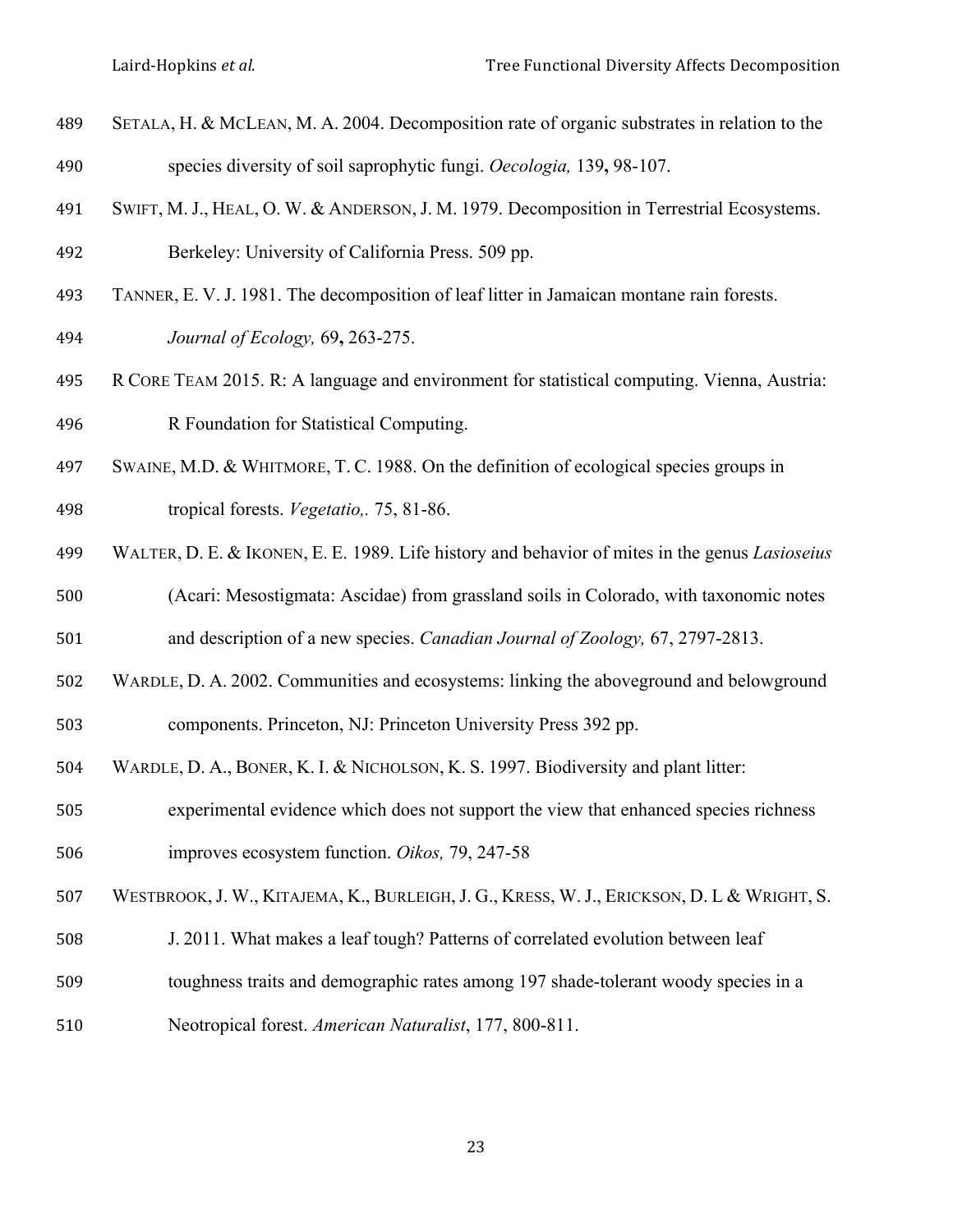- WIEDER, R. K. & LANG, G. E. 1982. A Critique of the Analytical Methods Used in Examining
- Decomposition Data Obtained from Litter Bags. *Ecology,* 63**,** 1636-1642.
- WEIDER, R. K. & WRIGHT, S. J. 1995. Tropical forest litter dynamics and dry season irrigation on
- Barro Colorado Island, Panama. *Ecology*, 76, 1971-1979.
- 
- 
- 
- 
-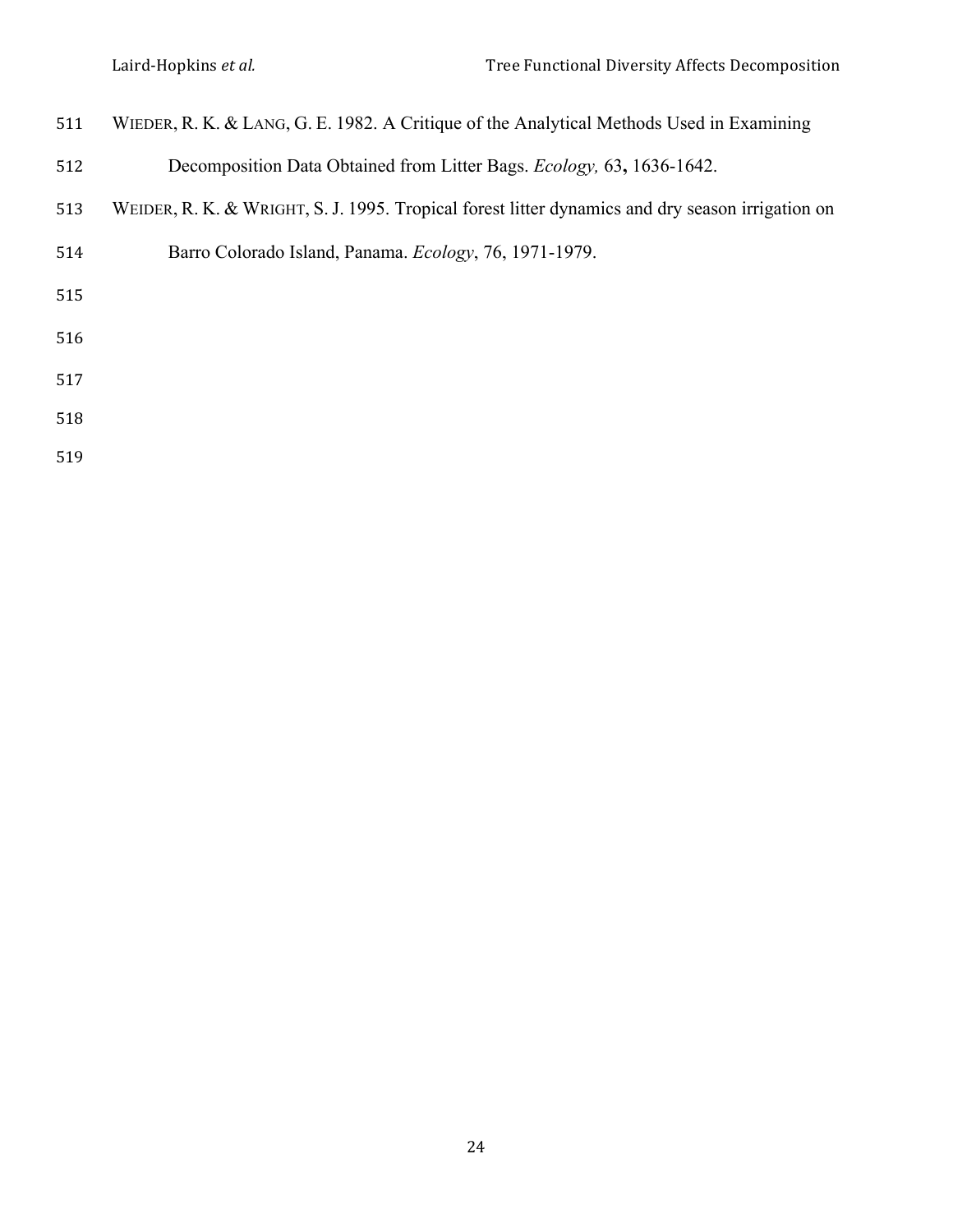# **TABLES**

TABLE 1. The four leaf litter mixtures used in a six-month decomposition experiment in lowland tropical forest in Panama; the mixtures contained an equal mass of litter from each of the constituent species.

| <b>Litter Mixture</b>  | <b>Constituent Litter (Tree Species)</b>  |
|------------------------|-------------------------------------------|
|                        | Ochroma pyramidale (Cav. ex. Lam.) Urb    |
| Pioneer                | Cecropia peltata L.                       |
|                        | Luehea seemannii Triana & Planch          |
| Old growth             | Dipteryx panamensis Pittier Record & Mell |
|                        | Tetragastris panamensis Engl.             |
|                        | <i>Prioria copaifera Griseb.</i>          |
|                        | Dipteryx panamensis                       |
|                        | Tetragastris panamensis                   |
|                        | Prioria copaifera                         |
| Pioneer and old growth | Ochroma pyramidale                        |
|                        | Cecropia peltata                          |
|                        | Luehea seemannii                          |
| Control                | Mixed leaf litter from the study site     |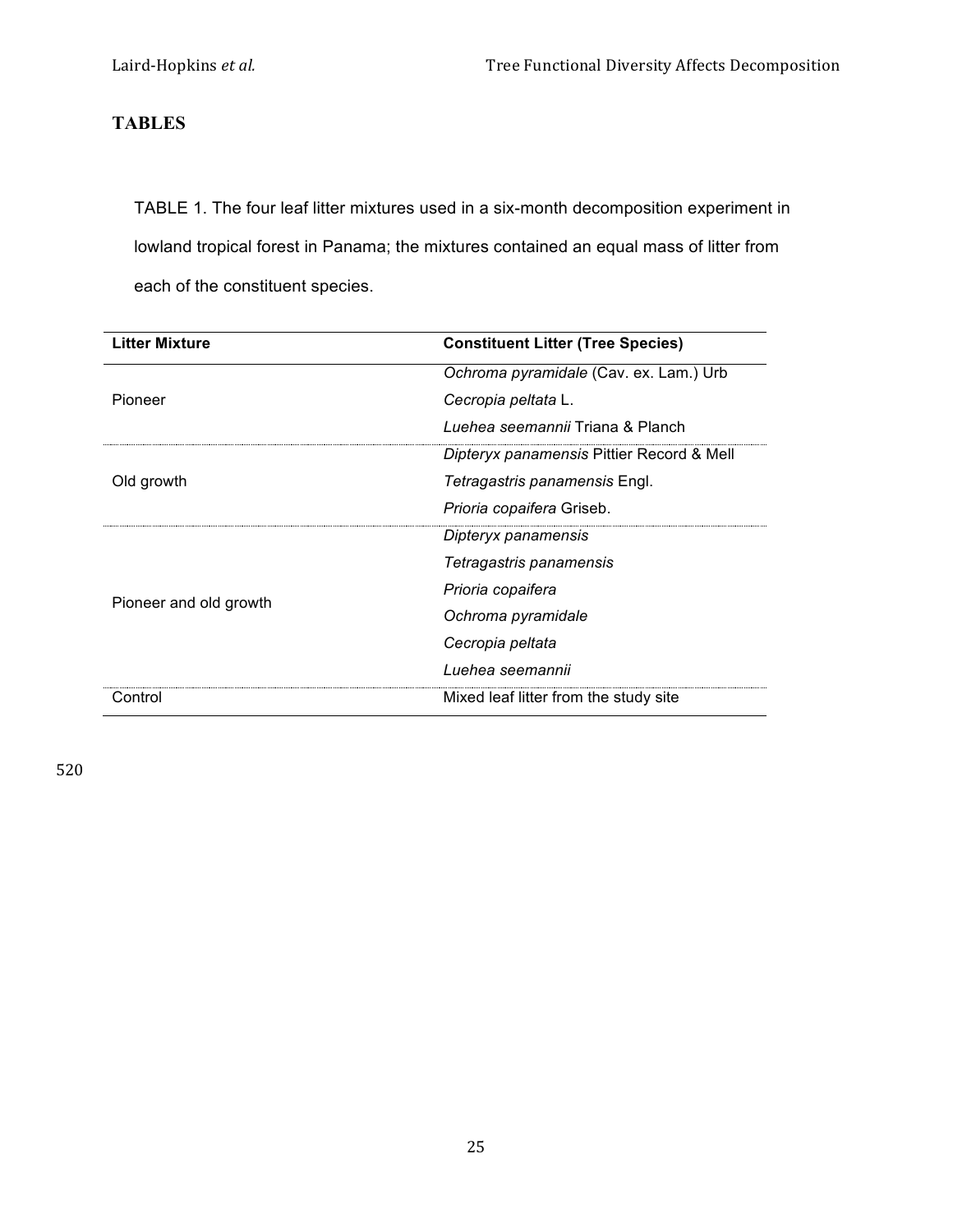TABLE 2: Litter properties for a) individual species and b) litter mixtures used in a decomposition study in lowland tropical forest in Panama; in a) mean values of specific leaf surface area (SLA; *n* = 9 fresh leaves per species), carbon to nitrogen ratios (C:N; *n* = 3 litter samples), and leaf toughness (*n* = 6 fresh leaves) are shown for individual species, where FG is functional group, OG is old-growth and PI is pioneer species; and in b) values shown are from one composite sample per mixture for nitrogen (N), phosphorus (P), potassium (K), calcium (Ca), magnesium (Mg) and C:N:P ratios, and means **±** standard errors are shown for *n* = 5 litterbags per mixture for decay rates (*k*).

| a) Species              | FG | $SLA$ (mm <sup>2</sup> g <sup>-1</sup> ) | C: N           | Toughness (g) |
|-------------------------|----|------------------------------------------|----------------|---------------|
| Dipteryx panamensis     | OG | 185.8                                    | $36.4 \pm 0.9$ | 57.85         |
| Tetragastris panamensis | OG | 721                                      | $57.1 + 4.3$   | 202.67        |
| Prioria copaifera       | OG | 95.9                                     | $46.7 \pm 1.0$ | 122.29        |
| Cecropia peltata        | ΡI | 72.4                                     | $44.6 + 0.4$   | 21.50         |
| Luehea seemannii        | ΡI | 145.3                                    | 44.1 $\pm$ 2.7 | 55.00         |
| Ochroma pyramidale      | ΡI | 86.3                                     | $76.5 \pm 5.2$ | 15.67         |

|                | N    | P    | Κ    | ca     | Mg   | C:N:P | k               |
|----------------|------|------|------|--------|------|-------|-----------------|
| b) Mixture     | (%)  |      |      | (mg/g) |      |       |                 |
| <b>Pioneer</b> | 0.97 | 0.75 | 4.20 | 25.76  | 4.40 | 63.3  | $1.51 \pm 0.23$ |
| Control        | 1.23 | 0.41 | 3.30 | 12.64  | 3.16 | 88.2  | $1.21 + 0.26$   |
| <b>Mixed</b>   | 1.06 | 0.60 | 4.38 | 20.62  | 3.12 | 85.8  | $0.86 \pm 0.10$ |
| Old growth     | 1.14 | 0.44 | 4.56 | 15.5   | 1.84 | 108.3 | $0.72 \pm 0.16$ |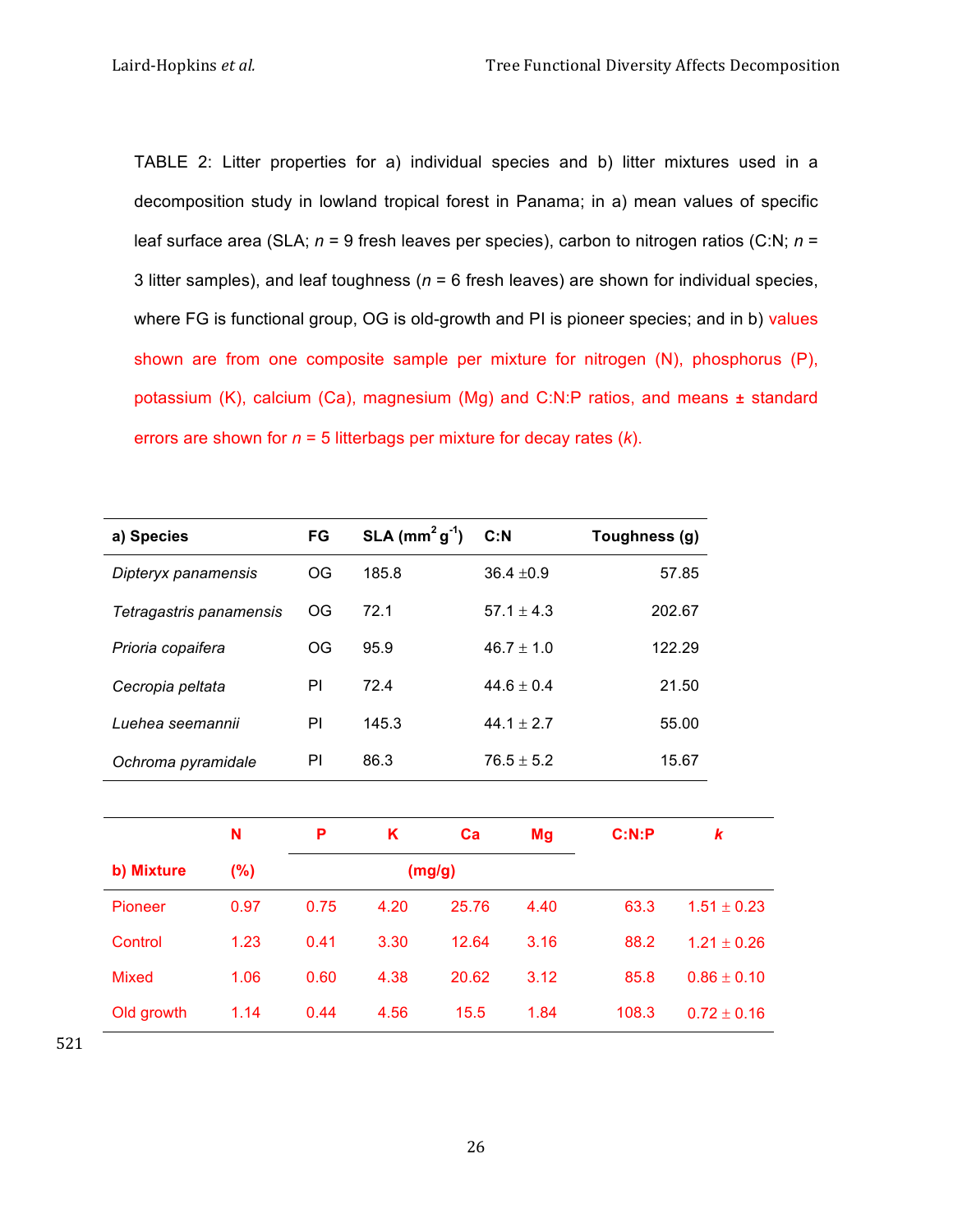TABLE 3: Arthropod community metrics in different litter mixtures in a decomposition study in a lowland tropical forest in Panama, showing arthropod abundance, total number of taxa, Shannon's Diversity (H) and Simpson's Evenness (D) indices in litter samples collected from mesocosms after three and six months of decomposition; values are means of *n* = 5 per mixture at three months and *n* = 5 for old-growth, *n* = 3 for controls, and *n* = 4 for pioneer and mixed litter at six months; the litter mixtures are described in Table 1.

| Litter<br>mixture | Abundance |        | No. of taxa |       | <b>Shannon's H</b> |      | Simpson's D |      |  |
|-------------------|-----------|--------|-------------|-------|--------------------|------|-------------|------|--|
| Month             | 3         | 6      | 3           | 6     | 3                  | 6    | 3           | 6    |  |
| Control           | 96.20     | 81.67  | 17.00       | 14.00 | 1.95               | 1.93 | 0.79        | 0.80 |  |
| Pioneer           | 139.40    | 110.16 | 16.20       | 15.50 | 1.94               | 1.81 | 0.79        | 0.72 |  |
| Mixed             | 58.80     | 105.25 | 17.20       | 14.25 | 1.97               | 1.78 | 0.80        | 0.75 |  |
| Old growth        | 167.30    | 179.50 | 17.00       | 15.80 | 1.84               | 1.74 | 0.78        | 0.74 |  |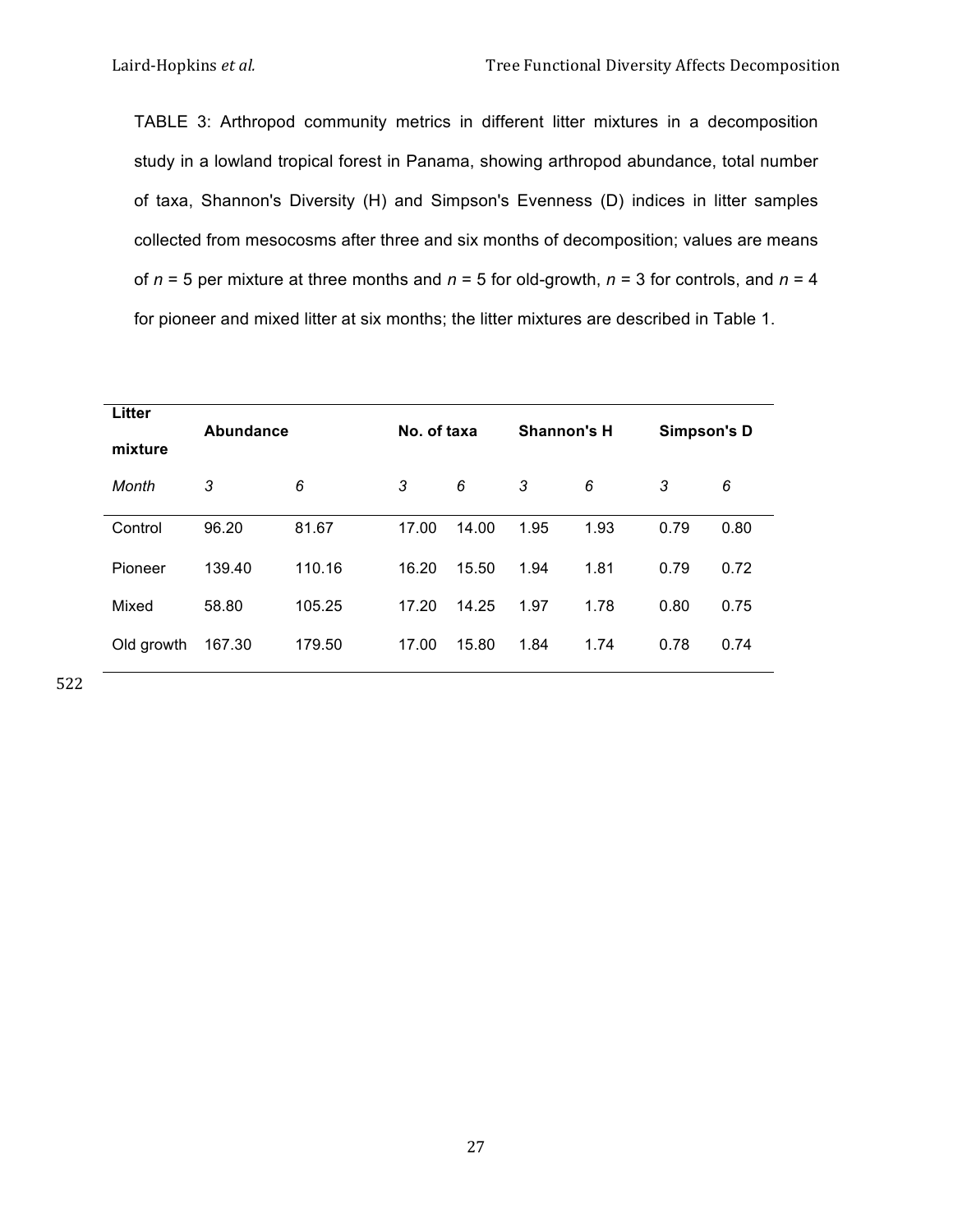# **FIGURE LEGENDS:**

FIGURE 1: Schematic diagram of mesocosms used to measure litter decomposition and arthropod communities in litter mixtures during a 6-month experiment in a lowland tropical forest in Panama.

FIGURE 2: Boxplots of mass loss during decomposition in mesocosms (grey) and litterbags (white) for different litter mixtures in a lowland tropical forest in Panama during  $(A)$  the dry season (months 0-3),  $(B)$  the wet season (months 3-6) and  $(C)$  the whole 6month study period.

FIGURE 3: Mean mass loss from litterbags and mesocosms during six months of decomposition in a lowland tropical forest in Panama; where green squares indicate old growth, pink circles indicate mixed litter, orange triangles indicate control litter and blue stars indicate pioneer litter; means and standard deviations are shown for  $n = 5$ .

FIGURE 4: Non-metric-mutidimensional scaling (NMDS) ordinations of arthropod community composition in a decomposition experiment in lowland tropical forest in Panama showing differences in arthropod communities based on Jaccard similarity for (A) forest floor and control mesocosms at three months; (B) in mesocosms with different litter mixtures at three months and (C) at six months, and (D) the comparison between arthropod communities in mesocosms at three and six months; where purple is forest floor (FF), blue is control litter (CNT), green is old-growth litter (OG), pink is pioneer litter (PI), and yellow is mixed litter (PIOG); ellipses in (A), (C) and (B) indicate separation of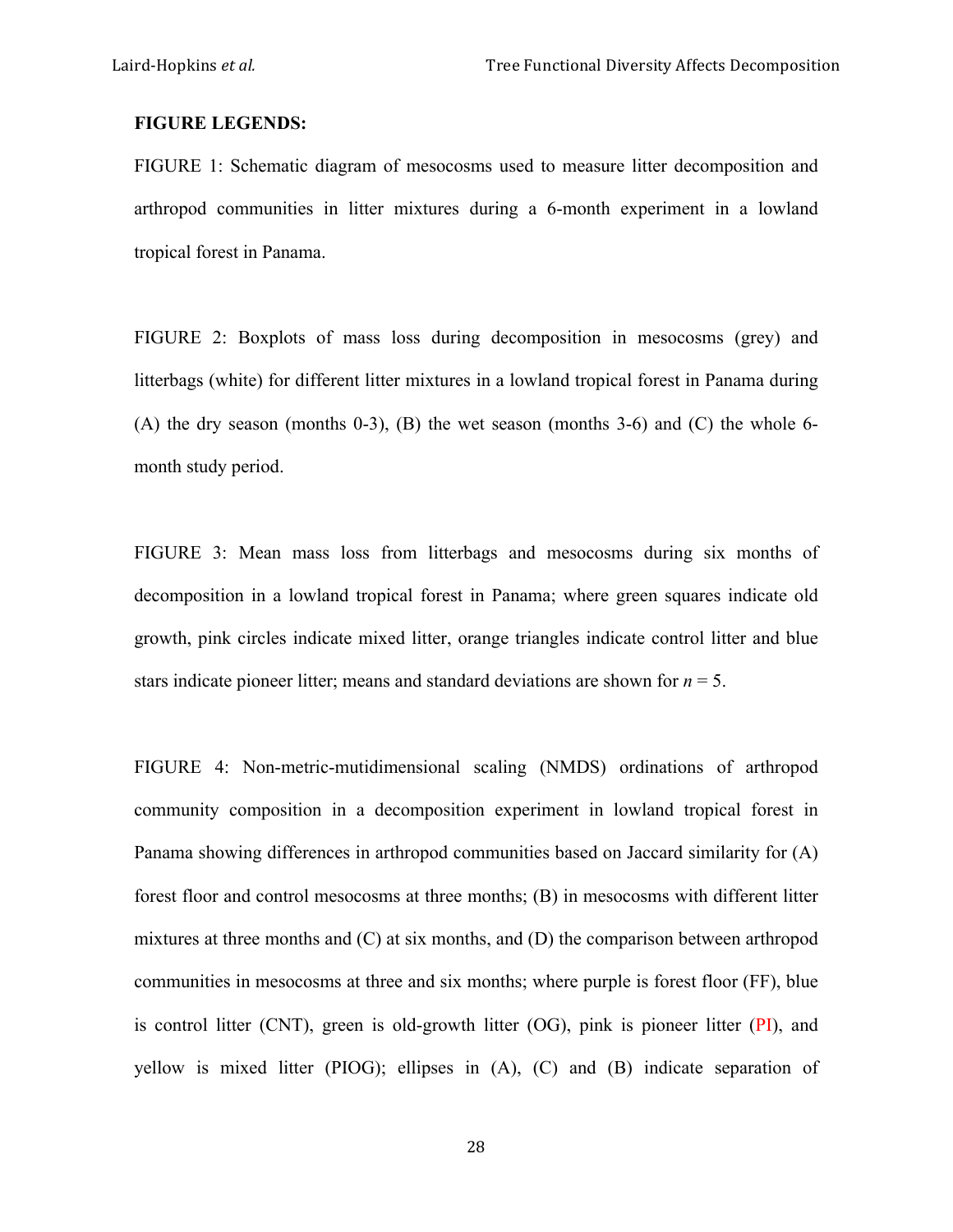communities in ordination space based on the standard error of the weighted average of scores.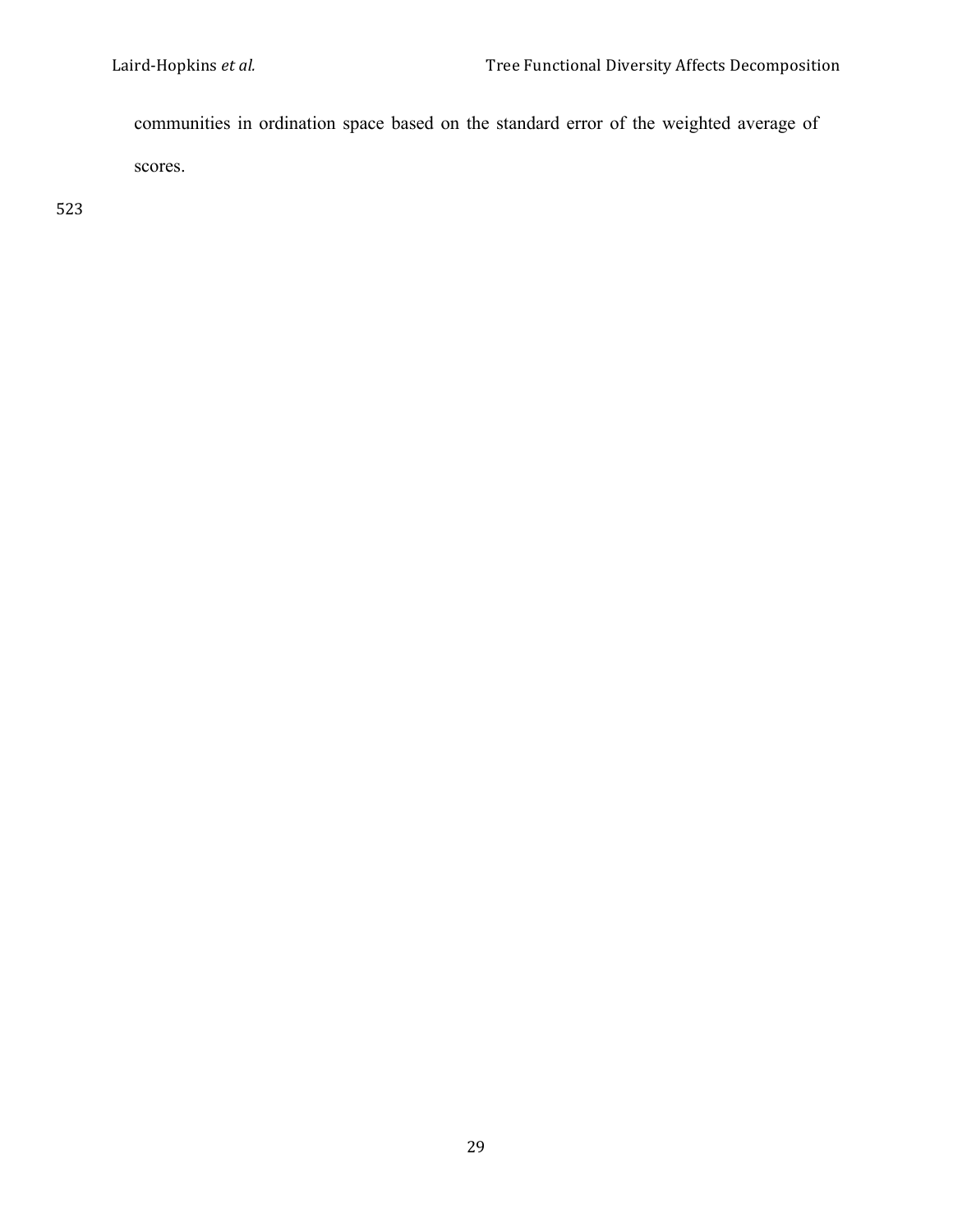

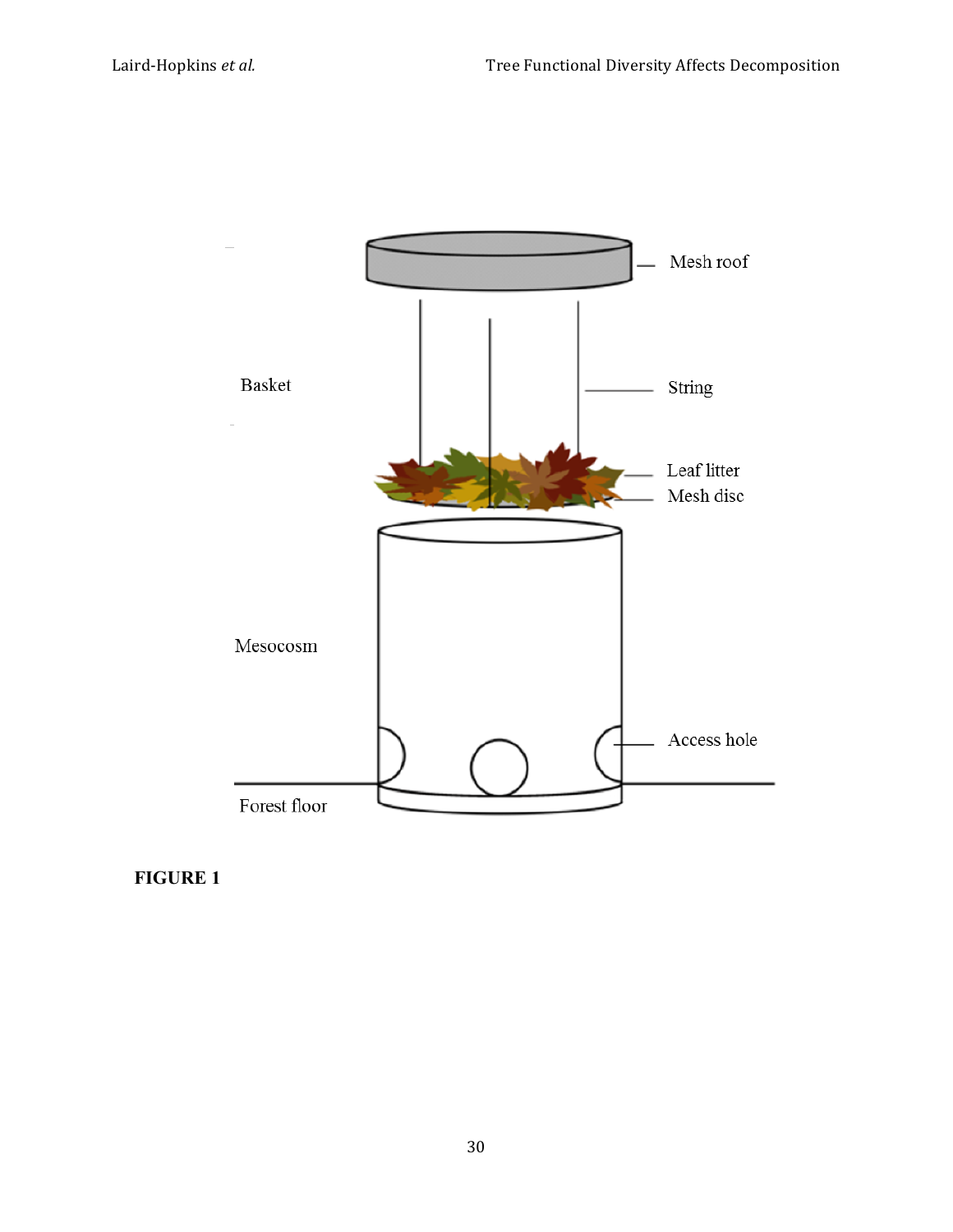

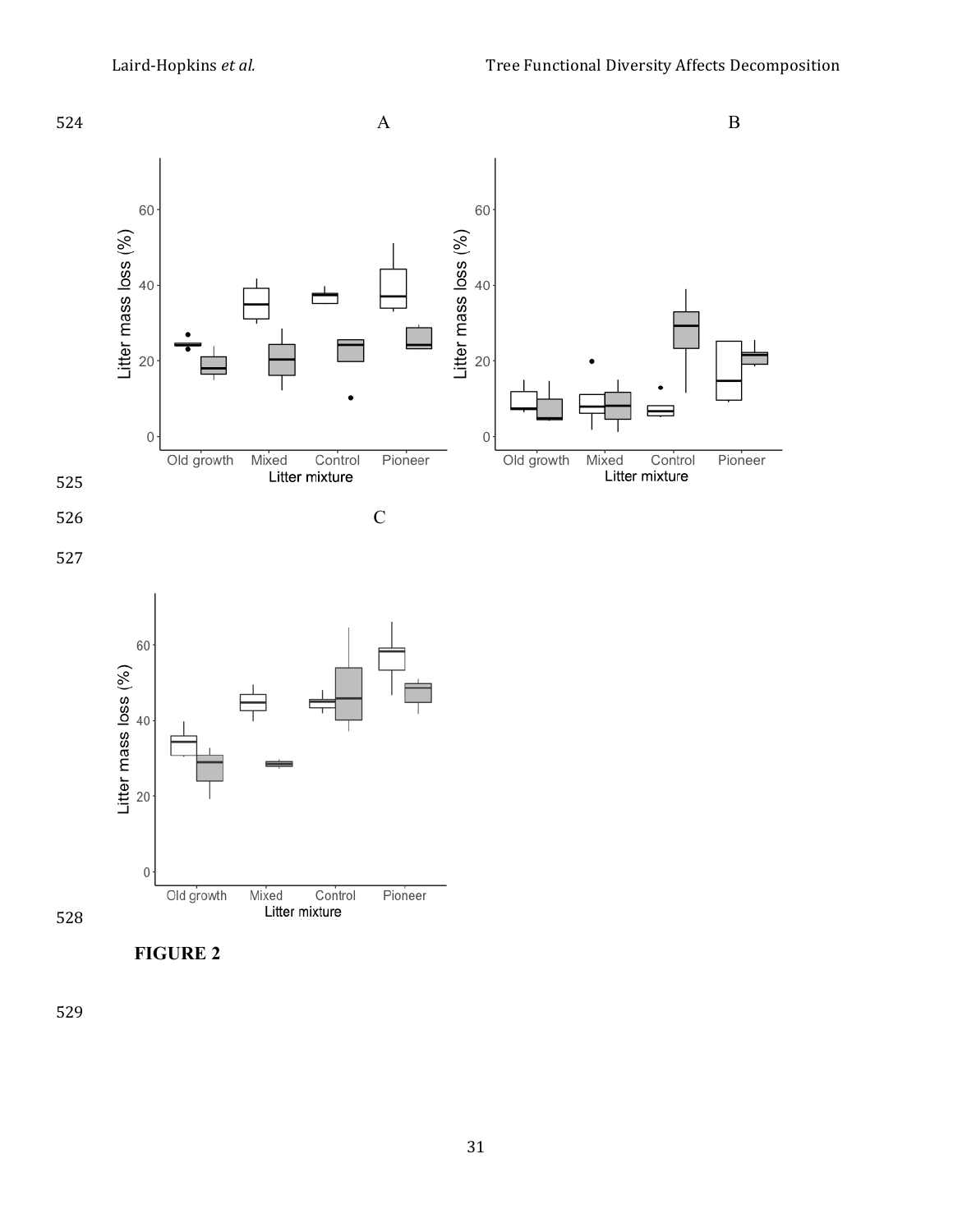

**FIGURE 3**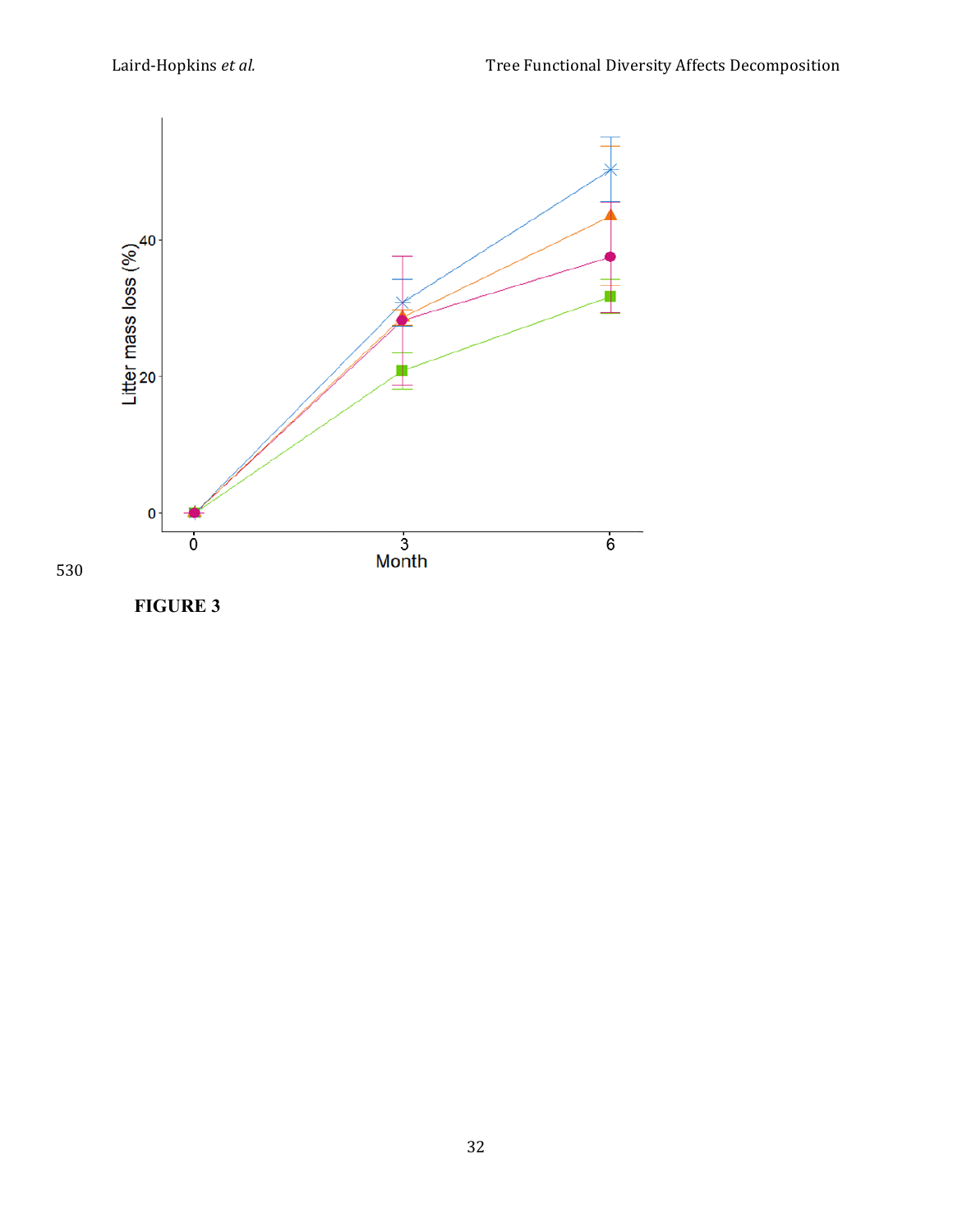

NMDS axis 1

**FIGURE 4**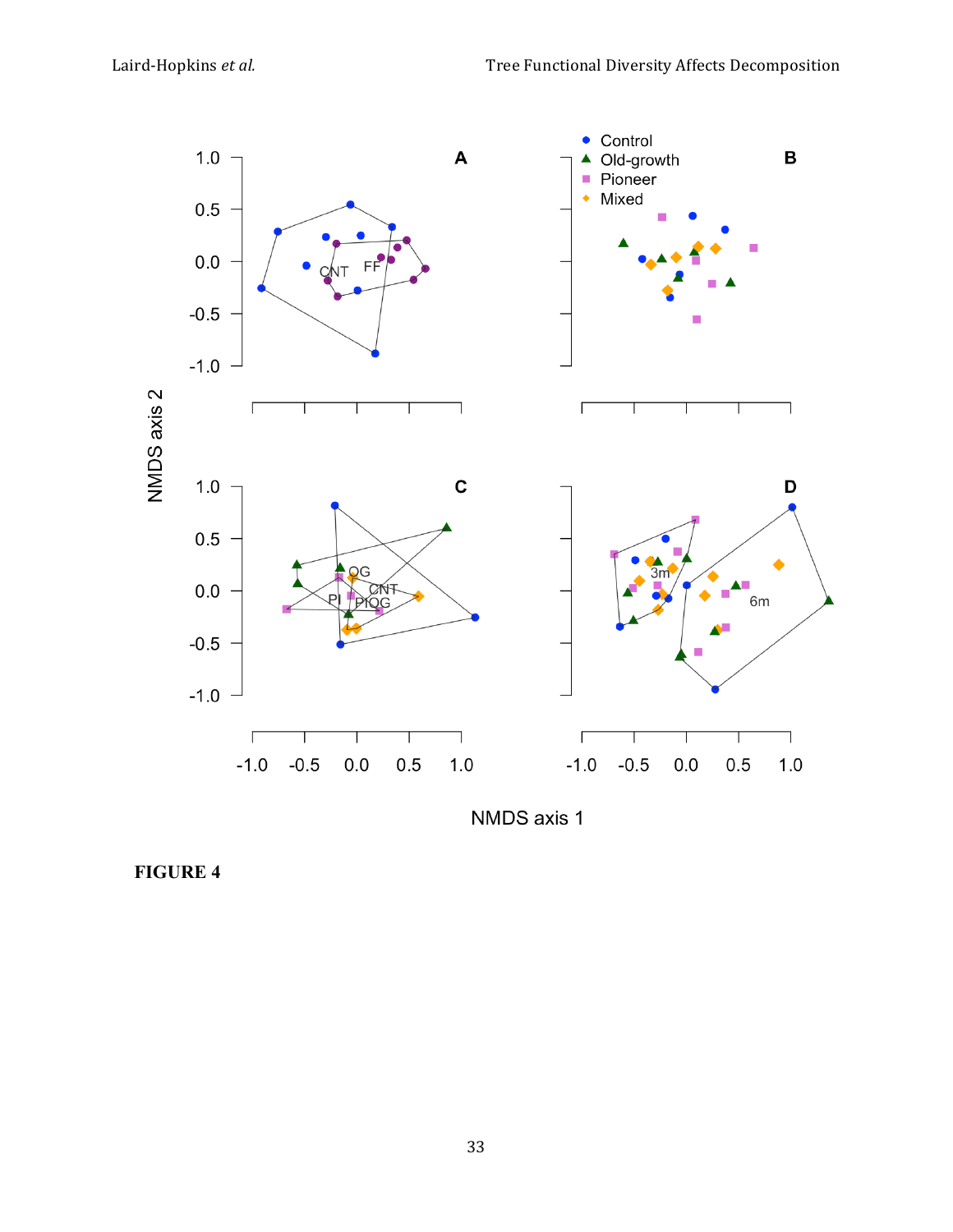# **SUPPORTING INFORMATION**

Mean abundance of identified arthropod taxa in different litter mixtures after three months (dry season; DS) and six months (wet season; WS) showing all individuals by class, subclass or order; where identification was possible to a lower taxonomic level than order, the number of individuals is listed separately; means are given for  $n = 3$  to  $n = 5$ mesocosms per mixture.

|                      |                                      | Control |           | <b>Pioneer</b> |           | <b>Mixed</b> |       | Old growth |       |
|----------------------|--------------------------------------|---------|-----------|----------------|-----------|--------------|-------|------------|-------|
| Class/subclass/order | Lowest identified<br>taxonomic level | DS      | <b>WS</b> | <b>DS</b>      | <b>WS</b> | DS           | WS    | <b>DS</b>  | WS    |
| Acari                |                                      | 14.50   | 25.00     | 33.33          | 55.50     | 28.00        | 34.89 | 47.22      | 79.10 |
| Acari                | Oribatidae                           | 30.20   | 3.50      | 40.44          | 2.50      | 35.70        | 2.78  | 29.22      | 0.00  |
| Annelida             |                                      | 0.00    | 0.00      | 0.11           | 0.25      | 0.10         | 0.00  | 0.22       | 0.57  |
| Araneae              |                                      | 4.80    | 6.25      | 4.78           | 4.75      | 7.00         | 16.33 | 6.22       | 20.86 |
| Blattodea            | Cockroaches                          | 0.00    | 0.00      | 0.00           | 0.00      | 0.00         | 0.00  | 0.00       | 0.14  |
| Blattodea            | Isoptera                             | 0.00    | 0.00      | 0.00           | 0.75      | 0.00         | 0.00  | 0.00       | 0.00  |
| Coleoptera           |                                      | 0.60    | 1.00      | 0.33           | 0.50      | 0.70         | 0.11  | 0.67       | 4.00  |
| Coleoptera           | Apenes                               | 0.00    | 0.00      | 0.00           | 0.00      | 0.00         | 0.00  | 0.00       | 0.00  |
| Coleoptera           | Cucujiformia                         | 0.00    | 0.00      | 0.11           | 0.00      | 0.00         | 0.00  | 0.00       | 0.14  |
| Coleoptera           | Hypothenemus                         | 0.10    | 0.25      | 0.22           | 0.25      | 0.20         | 0.00  | 0.44       | 0.00  |
| Collembola           |                                      | 1.10    | 0.25      | 2.56           | 0.00      | 1.80         | 0.00  | 3.00       | 0.00  |
| Collembola           | Entomobryomorpha                     | 10.40   | 13.25     | 20.11          | 8.50      | 14.00        | 14.33 | 21.22      | 17.14 |
| Collembola           | Poduromorpha                         | 3.60    | 1.00      | 4.22           | 11.00     | 2.40         | 3.33  | 1.89       | 6.00  |
| Collembola           | Symphypleona                         | 0.00    | 1.75      | 0.00           | 2.25      | 0.00         | 2.22  | 0.00       | 2.10  |
| Dermaptera           | Dermaptera                           | 0.00    | 0.00      | 0.00           | 0.00      | 0.00         | 0.00  | 0.00       | 0.00  |
| Dictyoptera          |                                      | 0.00    | 0.00      | 0.00           | 0.00      | 0.00         | 0.00  | 0.00       | 0.00  |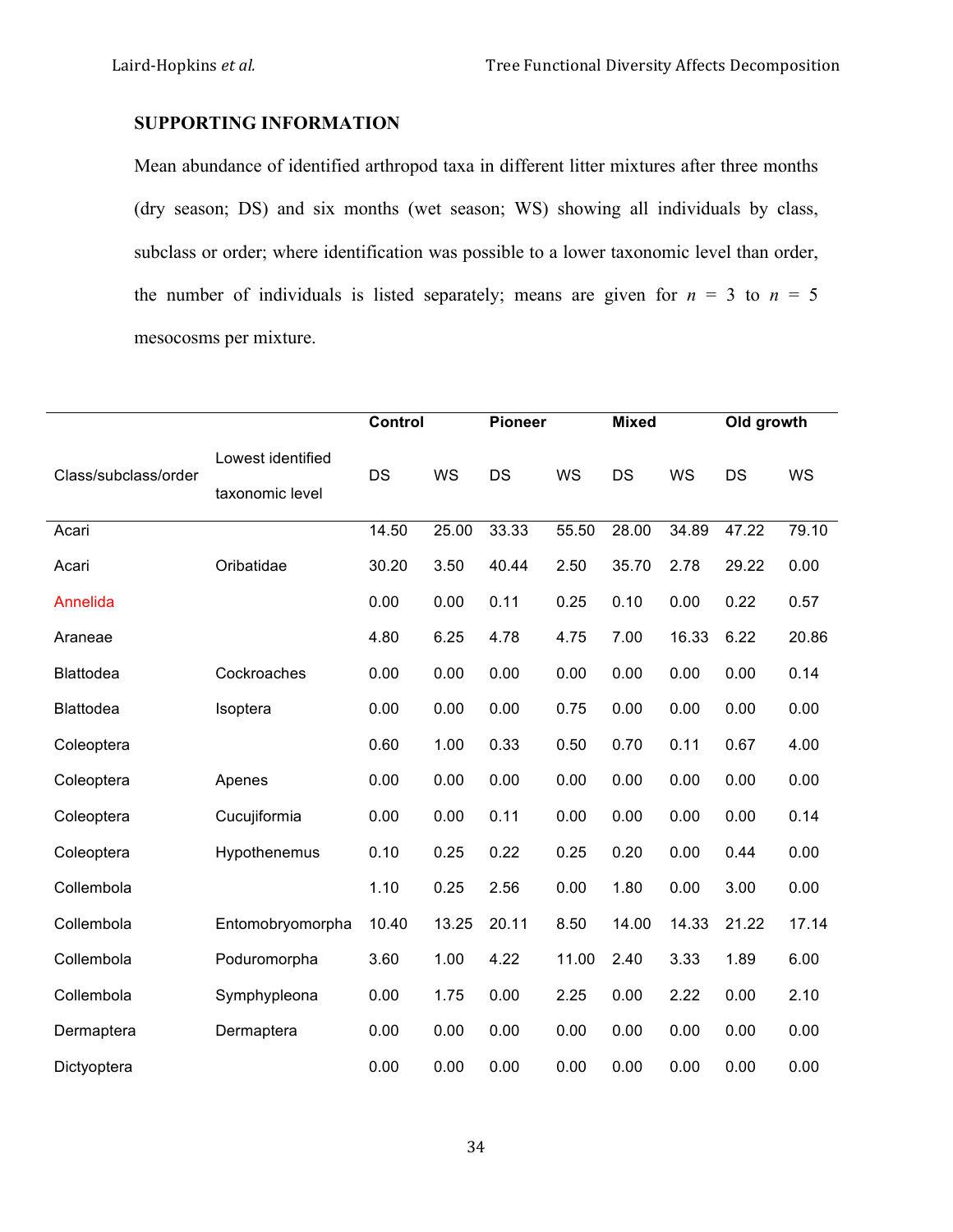| Diplopoda      |              | 1.20  | 0.00  | 5.11  | 0.25 | 3.30  | 0.44 | 2.78  | 0.00  |
|----------------|--------------|-------|-------|-------|------|-------|------|-------|-------|
| Diplura        |              | 0.40  | 0.00  | 0.11  | 3.25 | 0.00  | 0.56 | 0.00  | 4.86  |
| Diptera        |              | 1.40  | 3.75  | 1.78  | 5.75 | 3.80  | 2.11 | 2.89  | 8.43  |
| Diptera        | Phoridae     | 0.20  | 0.00  | 0.00  | 0.00 | 0.00  | 0.00 | 0.00  | 0.00  |
| Gastropoda     |              | 0.60  | 0.00  | 1.11  | 0.75 | 0.40  | 0.78 | 0.33  | 1.00  |
| Geophilomorpha |              | 0.00  | 0.00  | 0.00  | 0.00 | 0.00  | 0.00 | 0.00  | 0.00  |
| Glomerida      |              | 0.00  | 0.00  | 0.00  | 0.00 | 0.00  | 0.00 | 0.00  | 0.00  |
| Haripacticoda  |              | 0.00  | 0.00  | 0.00  | 0.00 | 0.00  | 0.78 | 0.00  | 0.00  |
| Hemiptera      |              | 0.40  | 0.25  | 0.44  | 0.00 | 0.70  | 0.11 | 0.89  | 0.29  |
| Hemiptera      | Cicadellidae | 0.30  | 0.75  | 0.11  | 0.25 | 0.20  | 0.00 | 0.00  | 0.43  |
| Hemiptera      | Delphacidae  | 0.00  | 0.00  | 0.44  | 0.00 | 0.10  | 0.00 | 0.00  | 0.14  |
| Hemiptera      | Psyllidae    | 0.00  | 0.00  | 0.00  | 0.00 | 0.00  | 0.00 | 0.00  | 0.00  |
| Hymenoptera    |              | 0.60  | 0.25  | 0.79  | 0.75 | 0.60  | 0.00 | 1.78  | 0.71  |
| Hymenoptera    | Chalicoidae  | 0.00  | 0.00  | 0.00  | 0.00 | 0.00  | 0.00 | 0.11  | 0.00  |
| Hymenoptera    | Formicidae   | 23.90 | 27.50 | 15.78 | 0.50 | 14.50 | 9.44 | 59.00 | 36.29 |
| Isopoda        |              | 0.80  | 1.00  | 1.22  | 0.75 | 0.40  | 1.56 | 0.22  | 0.57  |
| Larvae         |              |       |       |       |      |       |      |       |       |
|                |              | 1.60  | 1.25  | 0.89  | 0.25 | 0.60  | 0.78 | 3.22  | 4.57  |
| Lepidoptera    |              | 0.10  | 0.00  | 0.11  | 0.25 | 0.30  | 0.11 | 0.33  | 0.43  |
| Lepidoptera    | Gelechiidea  | 0.00  | 0.50  | 0.00  | 0.75 | 0.50  | 0.11 | 0.11  | 0.57  |
| Lepidoptera    | Limacodidae  | 0.00  | 0.00  | 0.00  | 0.00 | 0.00  | 0.00 | 0.00  | 0.00  |
| Megaloptera    |              | 0.00  | 0.00  | 0.00  | 0.00 | 0.00  | 0.00 | 0.11  | 0.00  |
| Megaloptera    | Corydalidae  | 0.00  | 0.00  | 0.00  | 0.00 | 0.00  | 0.00 | 0.00  | 0.00  |
| Mesostigmata   |              | 0.00  | 0.00  | 0.00  | 0.00 | 0.00  | 0.00 | 0.00  | 0.00  |
| Opiliones      |              | 0.00  | 0.50  | 0.00  | 0.25 | 0.00  | 0.00 | 0.00  | 0.14  |
| Orthoptera     |              | 0.00  | 0.00  | 0.00  | 0.25 | 0.00  | 0.00 | 0.00  | 0.14  |
| Orthoptera     | Gryllidae    | 0.10  | 0.00  | 0.00  | 0.00 | 0.00  | 0.22 | 0.00  | 0.14  |
| Polydesmida    |              | 0.00  | 0.00  | 0.00  | 0.00 | 0.00  | 0.00 | 0.00  | 0.00  |